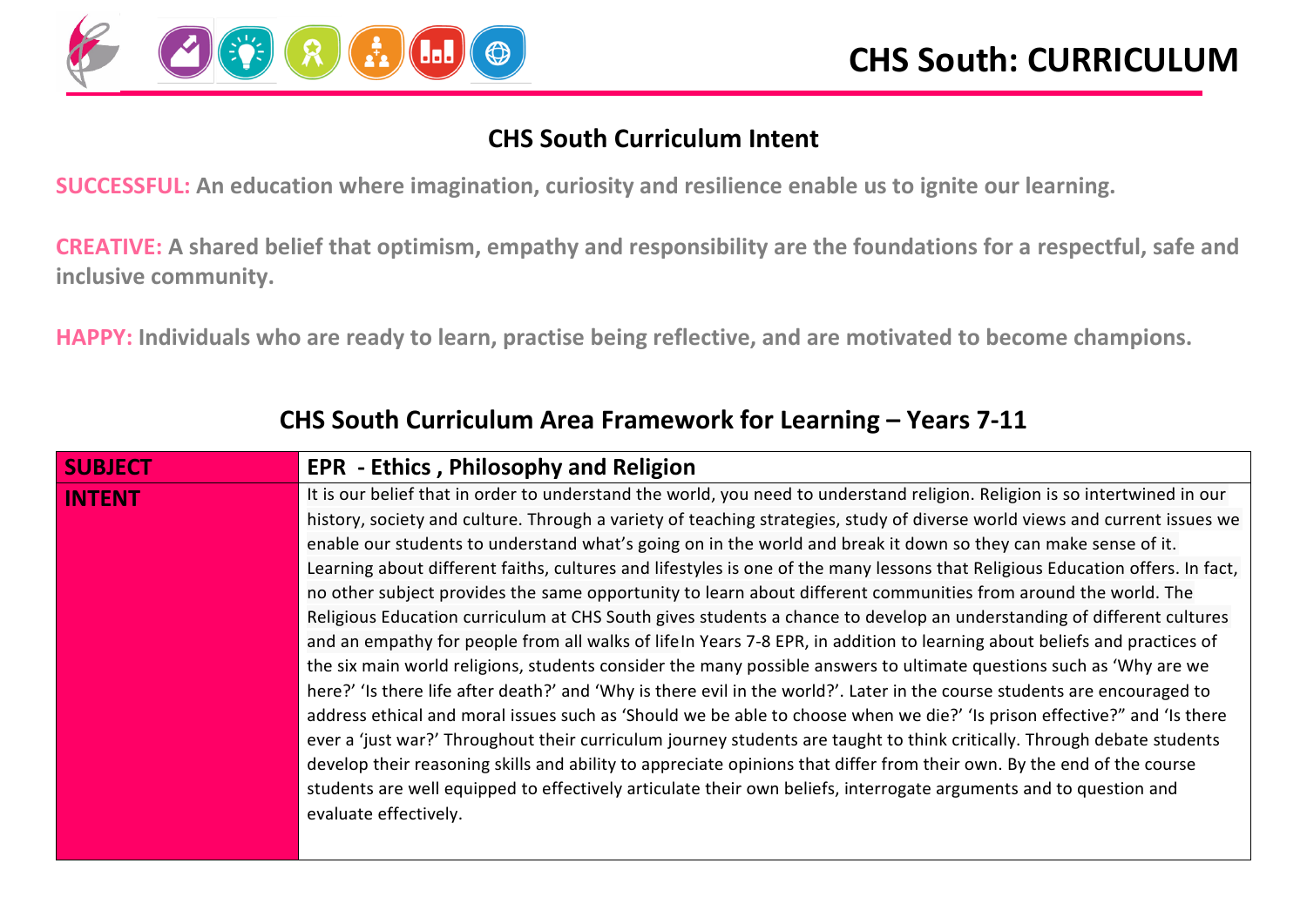

| <b>Year Group</b>                     | 7                                                                                                                                                                                                                                                                                                                                                                                                                                                                                                                                                                                                                                                                                                                                                                                             |                                                                                                                                                              |                                                                                                                                                                                                                    |                                                                                                                                              |                                                                                                                                                                                                                                          |                                                                                                                                                                                                |  |  |  |  |  |
|---------------------------------------|-----------------------------------------------------------------------------------------------------------------------------------------------------------------------------------------------------------------------------------------------------------------------------------------------------------------------------------------------------------------------------------------------------------------------------------------------------------------------------------------------------------------------------------------------------------------------------------------------------------------------------------------------------------------------------------------------------------------------------------------------------------------------------------------------|--------------------------------------------------------------------------------------------------------------------------------------------------------------|--------------------------------------------------------------------------------------------------------------------------------------------------------------------------------------------------------------------|----------------------------------------------------------------------------------------------------------------------------------------------|------------------------------------------------------------------------------------------------------------------------------------------------------------------------------------------------------------------------------------------|------------------------------------------------------------------------------------------------------------------------------------------------------------------------------------------------|--|--|--|--|--|
| <b>Rationale/</b><br><b>Narrative</b> | All pupils to be religiously literate. By the end of their Key Stage 3 study all students should be able to identify key features of the 6 main world<br>religions and explain their significance, to explore beliefs and recognize similarities and difference within and between different faiths; and to be<br>able to see the world from a variety of different perspectives; and enter into meaningful discussions about religion with accuracy and tolerance<br>and diplomacy. Year 7 sees a focus on the Dharmic Religions in chronological order. To complement the religious study an ethics unit explores<br>human right to develop a greater understanding of global issues and a personal development unit focuses on the individual and their own social<br>and emotional heath. |                                                                                                                                                              |                                                                                                                                                                                                                    |                                                                                                                                              |                                                                                                                                                                                                                                          |                                                                                                                                                                                                |  |  |  |  |  |
|                                       | <b>Autumn 1</b>                                                                                                                                                                                                                                                                                                                                                                                                                                                                                                                                                                                                                                                                                                                                                                               | <b>Autumn 2</b><br><b>Summer 1</b><br><b>Summer 2</b><br><b>Spring 1</b><br><b>Spring 2</b>                                                                  |                                                                                                                                                                                                                    |                                                                                                                                              |                                                                                                                                                                                                                                          |                                                                                                                                                                                                |  |  |  |  |  |
|                                       | 8 weeks                                                                                                                                                                                                                                                                                                                                                                                                                                                                                                                                                                                                                                                                                                                                                                                       | 7 weeks                                                                                                                                                      | <b>6 weeks</b>                                                                                                                                                                                                     | <b>6 weeks</b>                                                                                                                               | <b>6 weeks</b>                                                                                                                                                                                                                           | 7 weeks                                                                                                                                                                                        |  |  |  |  |  |
| <b>KNOWLEDGE</b>                      | What is religion?<br>Overview and<br>introduction to the 6<br>main world religions.<br>What is religion?<br>Places of Worship<br>Symbols<br><b>Holy Books</b><br>Religious Clothing<br><b>Important Figures</b><br>Religious Community<br>Does God exist?<br>Religious Artefacts<br>Prayer and Pilgrimage<br>Life After Death                                                                                                                                                                                                                                                                                                                                                                                                                                                                 | <b>Hinduism</b><br>Analysis on Hindu<br>sources of belief and<br>practices.<br>Brahman and<br>Trimurti,<br>Reincarnation, Caste<br>System, Hindu<br>Creation | <b>Buddhism</b><br>Exploration of the<br>Buddhist way of life.<br>The 4 sights, 4 noble<br>truths, The Middle<br>Way, 5 Precepts,<br>Meditation, Karma,<br>Tibetan Flags, Viraha<br>and is Buddhism a<br>religion? | Sikhism<br>Introduction to<br>Sikhism.<br>The Gurus, Guru<br>Granth Sahib, Khalsa<br>and the 5'ks,<br>Gudwara,<br>Discrimination of<br>Sikhs | <b>Ethics</b><br>Religion, Human<br><b>Rights and Social</b><br>Justice<br>Universal declaration<br>of Human Rights,<br>Racism,<br><b>Discrimination Civil</b><br><b>Rights and Wealth</b><br>and poverty. Rights of<br>the Global Child | PSHE - Health and<br>Wellbeing<br>Puberty<br><b>Mental Well Being</b><br>and Self Esteem<br>Healthy<br>Relationships/Long<br>Term relationships<br>Digital Safety<br><b>Healthy Lifestyles</b> |  |  |  |  |  |
| <b>SKILLS</b>                         | Identification,<br>description<br>explanation                                                                                                                                                                                                                                                                                                                                                                                                                                                                                                                                                                                                                                                                                                                                                 | <b>Explaining the</b><br>influence and<br>significance, Compare<br>and contrasting,                                                                          | <b>Explaining the</b><br>influence and<br>significance, Compare<br>and contrasting,                                                                                                                                | <b>Explaining the</b><br>influence and<br>significance, Compare<br>and contrasting,                                                          | Listening, discussion<br>and debate.<br>Formulating opinions<br>with justification                                                                                                                                                       | Listening, discussion<br>and debate.<br>Formulating opinions<br>with justification.                                                                                                            |  |  |  |  |  |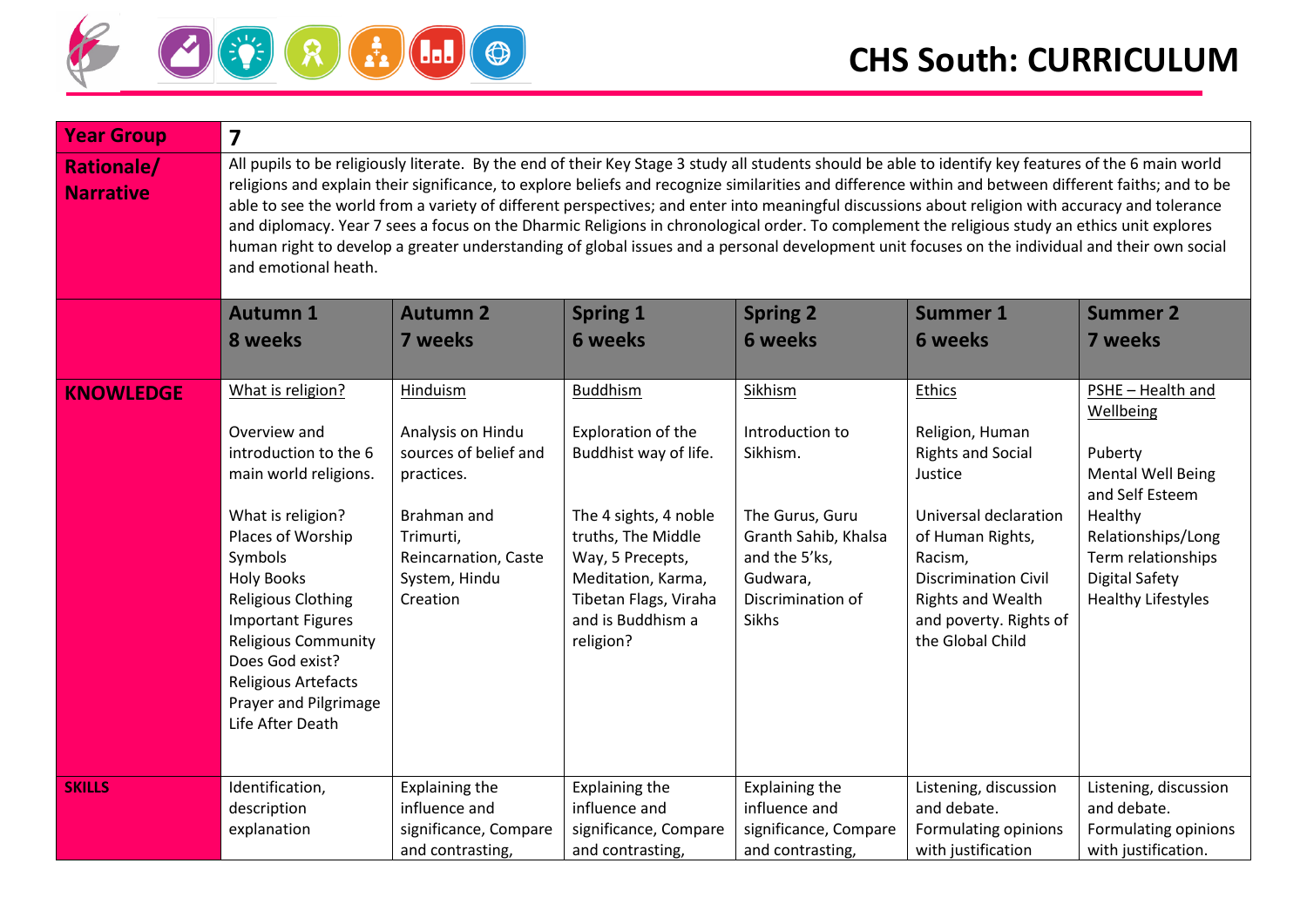

|                                         |                                                                                                                                                                                                                        | giving reasoned<br>opinions                                                                                                                                                                           | giving reasoned<br>opinions                                                                                                                                                                                           | giving reasoned<br>opinions                                                                                                                                                                                      |                                                                                                                                                                                                             |                                                                                                                                                                           |
|-----------------------------------------|------------------------------------------------------------------------------------------------------------------------------------------------------------------------------------------------------------------------|-------------------------------------------------------------------------------------------------------------------------------------------------------------------------------------------------------|-----------------------------------------------------------------------------------------------------------------------------------------------------------------------------------------------------------------------|------------------------------------------------------------------------------------------------------------------------------------------------------------------------------------------------------------------|-------------------------------------------------------------------------------------------------------------------------------------------------------------------------------------------------------------|---------------------------------------------------------------------------------------------------------------------------------------------------------------------------|
| <b>Assessments</b>                      | SPM1.Evaluative<br>question-<br>Why study EPR?<br><b>SPM2.</b> Evaluative<br>Question-Does God<br>exist?                                                                                                               | <b>SPM3. Progress Test</b><br>on content from<br>Autumn 1 and 2                                                                                                                                       | SPM1. The life of<br>Buddha/Buddhism<br>and the environment<br>SPM2. Knowledge<br>Re-Call of Hinduism,<br><b>Buddhism and Key</b><br>religious vocab.                                                                 | <b>SPM3.Progress Test</b><br>on content from<br>across Autumn and<br><b>Spring Terms</b>                                                                                                                         | SPM1. - Evaluative<br>question - The World<br>has made <i>great</i> steps<br>towards social justice<br>and human rights.<br>SMP2 - Knowledge<br>Re-call of Hinduism,<br>Buddhism, Sikhism<br>and key vocab. | <b>SPM3. Progress Test</b><br>on content from<br>across the whole<br>year.                                                                                                |
| <b>HOME LEARNING</b>                    | Home Learning<br>Knowledge Recall<br>Quiz on TEAMS                                                                                                                                                                     | Home Learning<br>Knowledge Recall<br>Quiz on TEAMS                                                                                                                                                    | Home Learning<br>Knowledge Recall<br>Quiz on TEAMS                                                                                                                                                                    | Home Learning<br>Knowledge Recall<br>Quiz on TEAMS                                                                                                                                                               | Home Learning<br>Knowledge Recall<br>Quiz on TEAMS                                                                                                                                                          | Home Learning<br>Knowledge Recall<br>Quiz on TEAMS                                                                                                                        |
| <b>READING, WRITING,</b><br><b>TALK</b> | Reading:<br>Blind man and the<br>elephant<br>Writing:<br>Notetaking,<br>summarising,<br>persuasive writing in<br>response to 'does<br>God exist?'<br><b>Extended writing with</b><br>opinion and other<br>perspectives | Reading:<br>Hindu beliefs on<br>reincarnation and<br>caste system.<br>Writing:<br><b>Extended writing</b><br>demonstrating<br>knowledge of<br>religious beliefs, own<br>opinion and that of<br>others | Reading:<br>The story of Buddha<br>and the 4 Noble<br>Truths<br>Writing: Extended<br>writing demonstrating<br>knowledge of<br>religious beliefs, own<br>opinion and that of<br>others<br>Talk:<br>Debate, do you need | Reading:<br>Reading examples of<br>Sikh Discrimination<br>Writing:<br><b>Extended writing</b><br>showing religious<br>knowledge, empathy<br>and recognising<br>different opinions<br>Talk:<br>How can we respond | <b>Reading:</b><br>Grenfell articles,<br>Readings about<br>exploitation of the<br>poor, Fair Trade,<br>Christian Aid, Islamic<br>Relief, An article<br>about Positive<br>Discrimination<br>Writing:         | Reading:<br>Real life scenarios<br>Writing:<br><b>Evaluative writing</b><br>Writing with empathy<br>Talk:<br>Developing opinions<br>and how to voice<br>them respectfully |
|                                         | Talk:<br>What do people<br>believe and why?<br>Debate, does God                                                                                                                                                        | Talk:<br>Why do Hindu's<br>believe we need to<br>protect the<br>environment?                                                                                                                          | a God to be a real<br>religion?                                                                                                                                                                                       | to religious<br>discrimination?                                                                                                                                                                                  | Evaluative writing in<br>response to human<br>rights and social<br>justice                                                                                                                                  |                                                                                                                                                                           |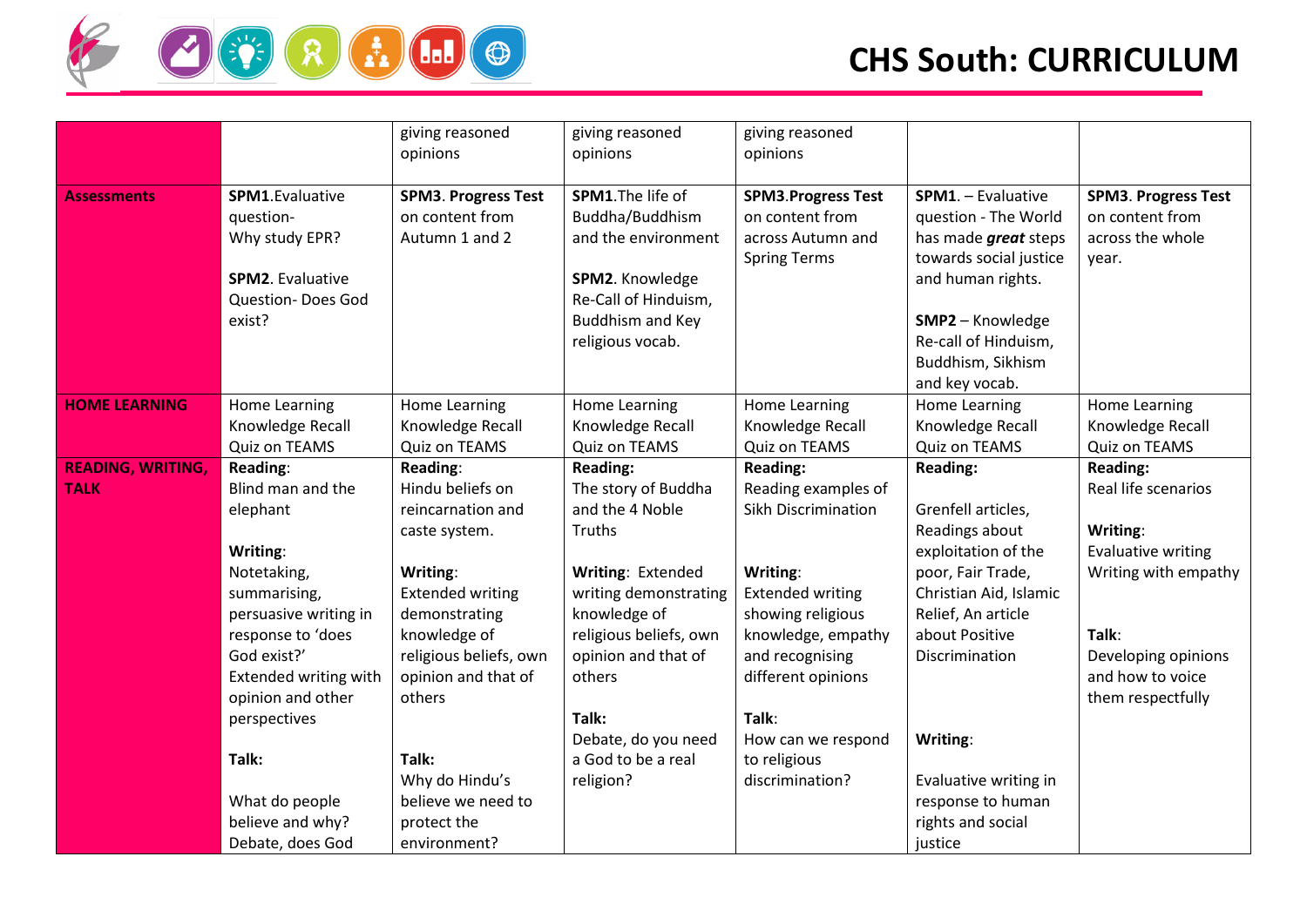

|                        | exist? Formulating         |                            |                              |                            |                         |                       |
|------------------------|----------------------------|----------------------------|------------------------------|----------------------------|-------------------------|-----------------------|
|                        | opinions and               |                            |                              |                            | Talk:                   |                       |
|                        | presenting them.           |                            |                              |                            | Articulating opinion,   |                       |
|                        |                            |                            |                              |                            | debate, questioning,    |                       |
|                        |                            |                            |                              |                            | use of vocabulary.      |                       |
| <b>TIER 3 VOCAB</b>    | Perspective                | Caste                      | <b>Buddhism</b>              | Khalsa                     | Declaration             | Puberty               |
|                        | Symbols                    | Trimurti                   | Precepts                     | Kara                       | Poverty                 | Contraception         |
|                        | Community                  | Re-incarnation             | Self-Denial                  | Kirpan                     | Discrimination          | Digital               |
|                        | Theist                     | Karma                      | Enlightenment                | Discrimination             | Global                  | Relationships         |
|                        | Atheist                    | Polytheistic               | Permanence                   | Gurdwara                   |                         | Self Esteem           |
|                        | Artefacts                  | Monotheistic               | <b>Noble Truths</b>          | Guru                       |                         | <b>Mental Health</b>  |
|                        | Pilgrimage                 | Deity                      |                              |                            |                         |                       |
|                        | Adoration                  |                            |                              |                            |                         |                       |
|                        | Confession                 |                            |                              |                            |                         |                       |
|                        | Supplication               |                            |                              |                            |                         |                       |
|                        | Thanksgiving               |                            |                              |                            |                         |                       |
| <b>PSPSMC, BRITISH</b> | <b>Individual Liberty:</b> | <b>Spiritual and moral</b> | <b>Personal and Cultural</b> | <b>Tolerance</b>           | <b>Tolerance</b>        | Personal              |
| <b>VALUES</b>          | Why teach religion $-$     | Questioning Karma          | Questioning our own          | Empathy developed          | Democracy and           | Physical and          |
|                        | understanding              | and the morality of        | life choices within a        | by reading 6 real life     | Human Rights            | emotional             |
|                        | similarities and           | the lives we lead          | consumer culture and         | scenarios of               | including the Human     | development through   |
|                        | differences in world       |                            | what impact that has         | discrimination faced       | Rights Act.             | puberty               |
|                        | religions.                 |                            | on society                   | by Sikh people in the      |                         |                       |
|                        | Religious tolerance to     | <b>Tolerance and</b>       |                              | UK.                        |                         | Understanding         |
|                        | promote peace              | individual liberty         | <b>Moral</b>                 | <b>Social</b>              | <b>Social and Moral</b> | relationships and     |
|                        | Understanding others       | Challenging the Caste      | greed, jealousy and          | personal duties            | Understanding of        | what makes them       |
|                        | perspective                | system and how it          | how we can live lives        | explored in relation to    | human rights to         | healthy or unhealthy. |
|                        | Promoting                  | resembles inequality       | less focused on              | <b>Discrimination laws</b> | protect own and         |                       |
|                        | communities                | in our society.            | materialism                  |                            | other people's rights.  | Understanding self    |
|                        | <b>Spiritual</b>           |                            | Mediation for positive       |                            |                         | Esteem and how to     |
|                        | Life After Death -         | <b>Social</b>              | mental health                |                            |                         | maintain good mental  |
|                        | questioning and            | Considering our social     |                              |                            |                         | health.               |
|                        | debate                     | responsibility to          |                              |                            |                         |                       |
|                        | Democracy and rule         | protect our                |                              |                            |                         |                       |
|                        | of law                     | environment.               |                              |                            |                         |                       |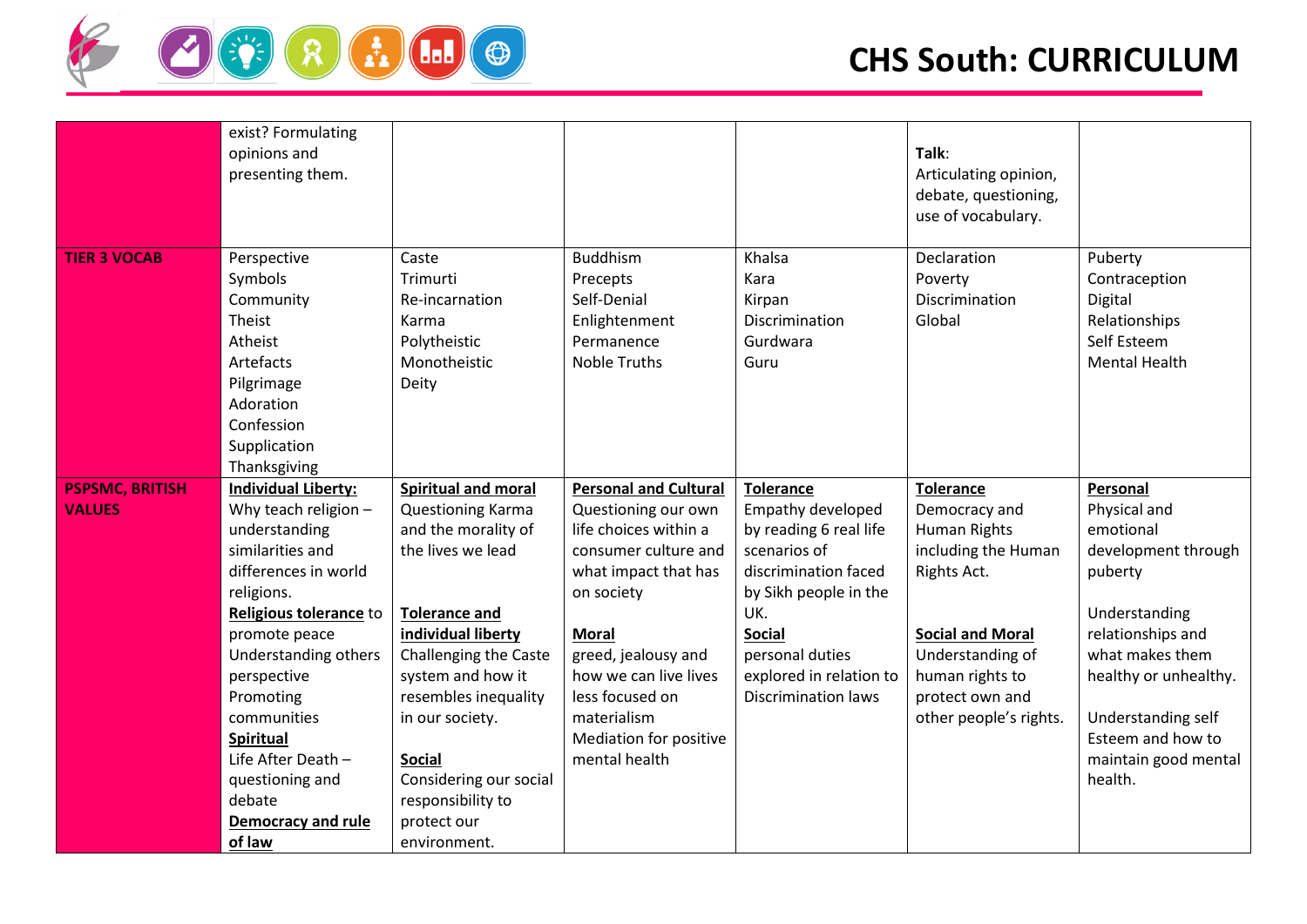

## **CHS South: CURRICULUM**

| Questioning whether<br>humans need rules to<br>lead good lives. | <b>Social</b><br>Digital safety, how to<br>protect self and<br>others on line |
|-----------------------------------------------------------------|-------------------------------------------------------------------------------|
|-----------------------------------------------------------------|-------------------------------------------------------------------------------|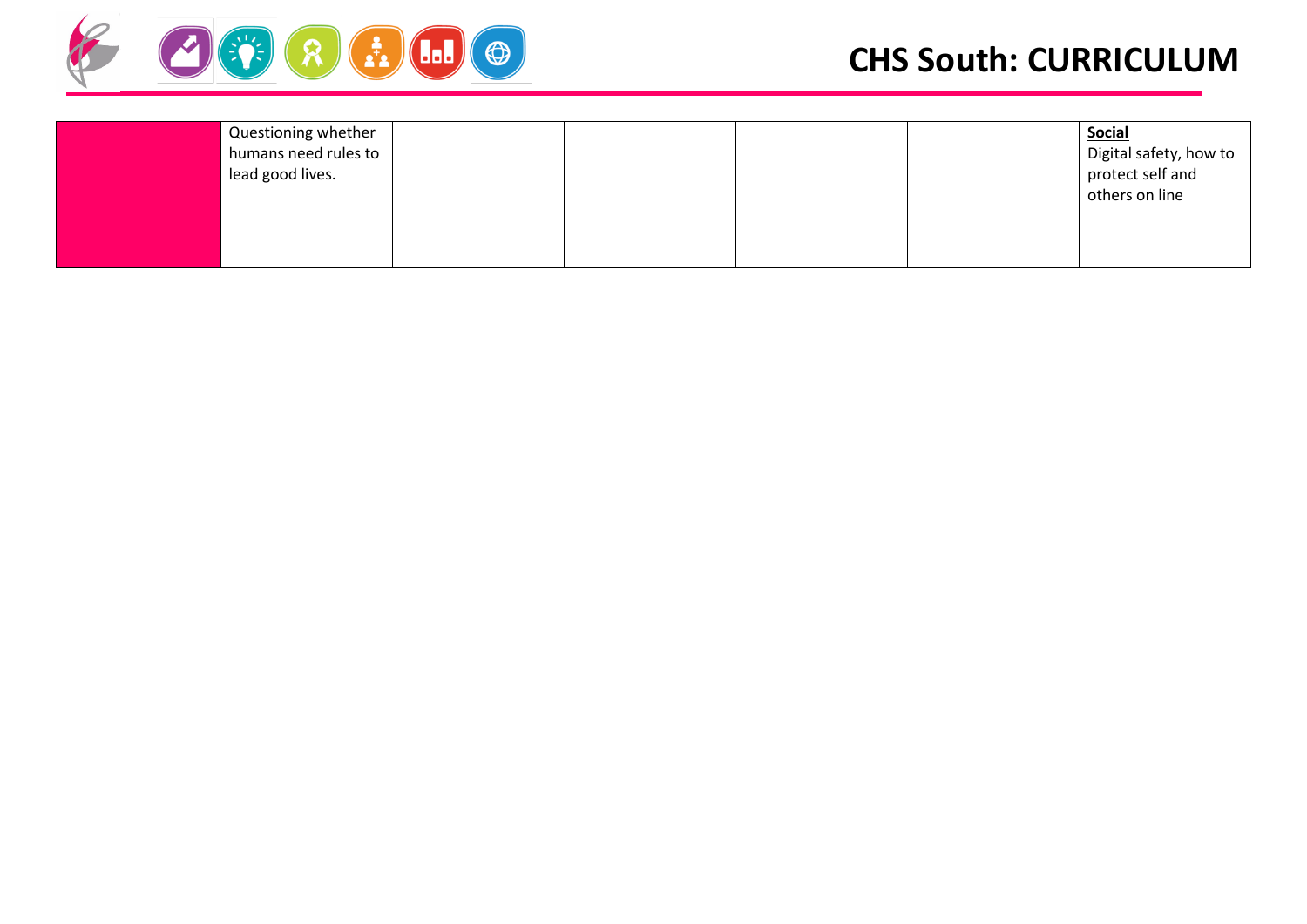

| <b>Year Group</b>                     | 8                                                                                                                                                                                                                                                                                                                                                                                                                                                                                                                                                                                                                                                                                         |                                                                                                                                                                                                                                                                                                         |                                                                                                                                                                                         |                                                                                                                                                                                                                                                |                                                                                                                                                                              |                                                                                                                                                                                                                                                                                                             |  |  |  |  |
|---------------------------------------|-------------------------------------------------------------------------------------------------------------------------------------------------------------------------------------------------------------------------------------------------------------------------------------------------------------------------------------------------------------------------------------------------------------------------------------------------------------------------------------------------------------------------------------------------------------------------------------------------------------------------------------------------------------------------------------------|---------------------------------------------------------------------------------------------------------------------------------------------------------------------------------------------------------------------------------------------------------------------------------------------------------|-----------------------------------------------------------------------------------------------------------------------------------------------------------------------------------------|------------------------------------------------------------------------------------------------------------------------------------------------------------------------------------------------------------------------------------------------|------------------------------------------------------------------------------------------------------------------------------------------------------------------------------|-------------------------------------------------------------------------------------------------------------------------------------------------------------------------------------------------------------------------------------------------------------------------------------------------------------|--|--|--|--|
| <b>Rationale/</b><br><b>Narrative</b> | Students will build upon the theological knowledge acquired in Year 7 and apply it to societal issues in the modern world and philosophical<br>questions in the 21 <sup>st</sup> century. Students will deepen their existing body of knowledge of the 6 main religions and focus specifically on The<br>Abrahamic Religions. Students will be able to apply religious teachings and practices to issues of moral significance and make specific<br>judgements on issues of moral concern, which are well justified. Students will be encouraged to identify whether religion still holds influence<br>in modern society and challenge views which are rooted in prejudice and ignorance. |                                                                                                                                                                                                                                                                                                         |                                                                                                                                                                                         |                                                                                                                                                                                                                                                |                                                                                                                                                                              |                                                                                                                                                                                                                                                                                                             |  |  |  |  |
|                                       | Autumn 1                                                                                                                                                                                                                                                                                                                                                                                                                                                                                                                                                                                                                                                                                  | <b>Autumn 2</b>                                                                                                                                                                                                                                                                                         | <b>Spring 1</b>                                                                                                                                                                         | <b>Spring 2</b>                                                                                                                                                                                                                                | <b>Summer 1</b>                                                                                                                                                              | <b>Summer 2</b>                                                                                                                                                                                                                                                                                             |  |  |  |  |
| <b>KNOWLEDGE</b>                      | Judaism<br>What are the key<br>features of Judaism?<br>The synagogue, Key<br>beliefs and figures,<br>food and food rituals,<br>Moses and Exodus,<br>festivals and marriage                                                                                                                                                                                                                                                                                                                                                                                                                                                                                                                | Christianity<br>Nature of God, Jesus<br>and why was he so<br>radical? importance<br>of prayer,<br>sacraments, influence<br>of the Bible, Jesus as a<br>source of authority<br>through parables,<br>Christian mission for<br>equality<br>The Bible, Creation,<br>Trinity. Birth of Jesus,<br>Crucifixion | Islam<br>Religious Rebels<br>Muhammed and the<br>foundations of Islam<br>The Five Pillars<br>Saudi Arabia,<br>Muhammad (pbuh)<br>and the night of<br>Power<br>Quran<br>Sunni Shai Split | Religion: Power for<br>peace or a source of<br>conflict?<br>Religious response to<br>Weapons of mass<br>destruction, the role<br>of religion in peace,<br>religion and conflict<br>within the family,<br>Contemporary<br>religious peacemakers | Good and Evil<br><b>Moral and Natural</b><br>Evil, Inconsistent triad<br>and the problem of<br>evil, Adam and Eve<br>and the fall, Moral<br>Dilemmas, Holocaust,<br>Genocide | <b>PSHE</b><br>Radicalisation<br>Discrimination<br>Figen Murray Visit<br>Political System and<br>Governance<br>Voting in the UK and<br><b>EU</b><br>Mental health and<br>Well Being - Suicide<br>Prevention<br>Sexting and sexuality<br><b>FGM</b><br>Marriage - arrange<br>and forced.<br><b>First Aid</b> |  |  |  |  |
| <b>SKILLS</b>                         | Identify, Explain,<br>Compare, contrast,<br>Explain the influence                                                                                                                                                                                                                                                                                                                                                                                                                                                                                                                                                                                                                         | Identify, Explain,<br>Compare, contrast,<br>Explain the influence                                                                                                                                                                                                                                       | Description,<br>Explanation,<br>Influence, Analysis                                                                                                                                     | Description,<br>Explanation,<br>Influence, Analysis<br>and Comparison                                                                                                                                                                          | Description,<br>Explanation,<br>Influence, Analysis<br>and Comparison,<br>Reasoned opinion                                                                                   | Description,<br>Explanation,<br>Influence, Analysis<br>and Comparison,<br>Reasoned opinion                                                                                                                                                                                                                  |  |  |  |  |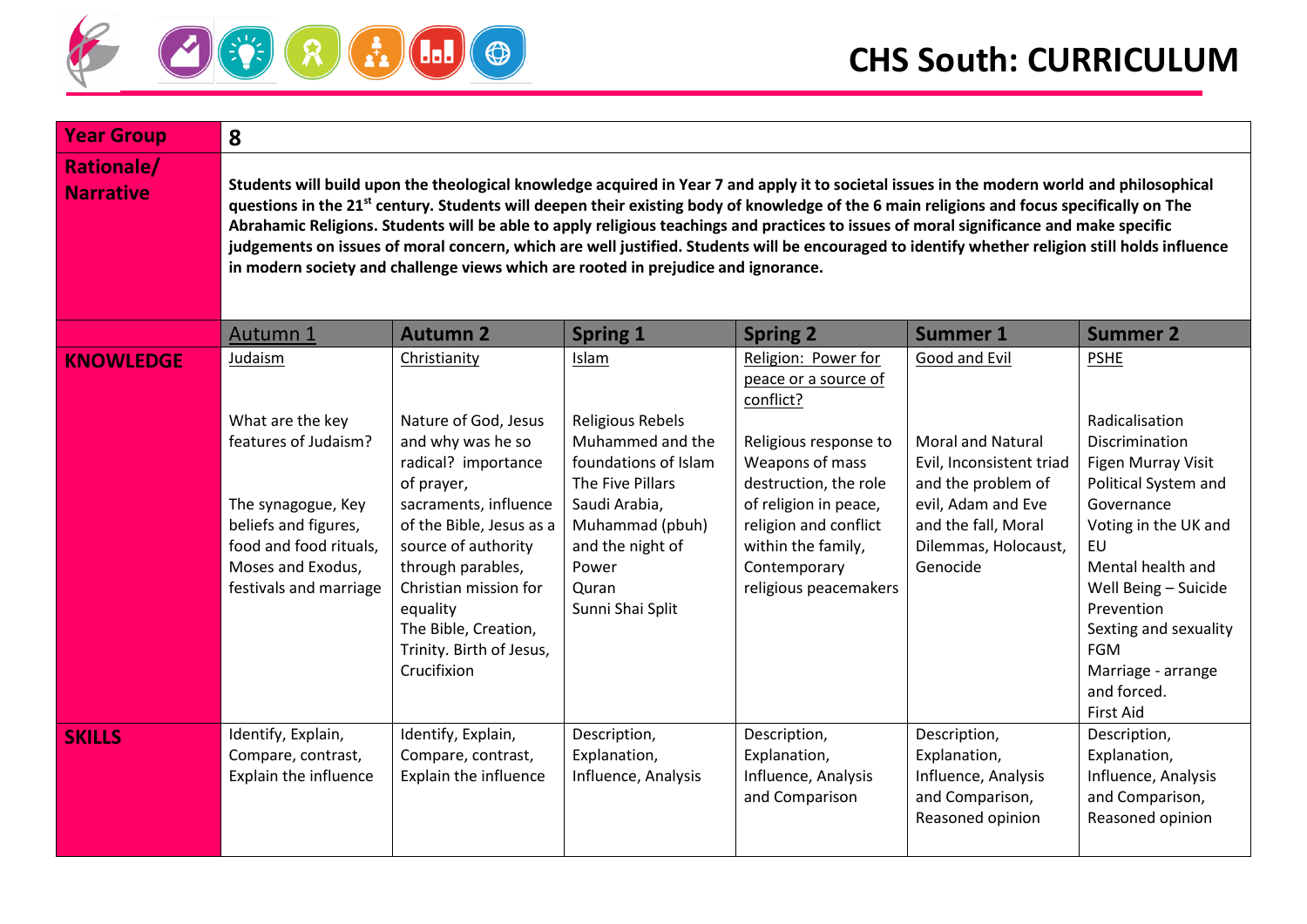

| <b>ASSESSMENTS</b>   | SPM1. - Diary entry<br>as Moses reflects on<br>his life<br><b>SMP2.- Evaluative</b><br>question - What does<br>killing the soldiers say<br>about God? | <b>SMP 3 Progress Test</b><br>from Year 7 and<br>Autumn Term | SPM1. Knowledge re-<br>call of Abrahamic<br>faiths<br>SPM2.Evalautive<br><b>Question</b> - Speech on<br>The life of<br>Mohammad and<br>community cohesion. | <b>SPM3. Progress Test</b><br>from Autumn and<br><b>Spring Term</b> | SPM1. Knowledge Re-<br>call of Religion as<br>Peace and Good and<br><b>Evil Philosophy</b><br>SPM2. Evaluative<br>question - Evil and<br>Suffering is proof that<br>God does not exist? | <b>SPM3. Progress Test</b><br>from Year 7, Autumn<br>Spring and Summer<br>Term |
|----------------------|-------------------------------------------------------------------------------------------------------------------------------------------------------|--------------------------------------------------------------|------------------------------------------------------------------------------------------------------------------------------------------------------------|---------------------------------------------------------------------|-----------------------------------------------------------------------------------------------------------------------------------------------------------------------------------------|--------------------------------------------------------------------------------|
| <b>HOME</b>          | Home Learning                                                                                                                                         | Home Learning                                                | <b>Home Learning</b>                                                                                                                                       | Home Learning                                                       | Home Learning                                                                                                                                                                           | Home Learning                                                                  |
| <b>LEARNING</b>      | Knowledge Recall                                                                                                                                      | Knowledge Recall                                             | Knowledge Recall                                                                                                                                           | Knowledge Recall                                                    | Knowledge Recall                                                                                                                                                                        | Knowledge Recall                                                               |
|                      | Quiz on TEAMS<br>Reading:                                                                                                                             | Quiz on TEAMS<br><b>Reading:</b>                             | Quiz on TEAMS<br><b>Reading:</b>                                                                                                                           | Quiz on TEAMS<br>Reading:                                           | Quiz on TEAMS<br>Reading:                                                                                                                                                               | Quiz on TEAMS<br>Reading:                                                      |
| <b>READING,</b>      |                                                                                                                                                       |                                                              |                                                                                                                                                            | Story of Bhai Giyana                                                | The story of the Fall                                                                                                                                                                   | Analysing different                                                            |
| <b>WRITING, TALK</b> | 10 Commandments                                                                                                                                       | Who killed Jesus                                             | Why was Muhammed                                                                                                                                           |                                                                     |                                                                                                                                                                                         | scenarios                                                                      |
|                      | Key Vocabulary                                                                                                                                        | debate?                                                      | chosen as the seal of                                                                                                                                      |                                                                     | Writing:                                                                                                                                                                                |                                                                                |
|                      |                                                                                                                                                       |                                                              | the prophets?                                                                                                                                              |                                                                     |                                                                                                                                                                                         | Writing:                                                                       |
|                      | Writing:                                                                                                                                              | Writing:                                                     | How do the Five Pillar                                                                                                                                     | Writing:                                                            | Evaluative question                                                                                                                                                                     | Note taking, opinion,                                                          |
|                      | Evaluative question<br>and writing in role                                                                                                            | Has Christmas lost its<br>meaning written                    | underpin Muslim life                                                                                                                                       | Persuasive writing                                                  | arguing God's<br>existence alongside                                                                                                                                                    | arguments,<br>persuasive writing                                               |
|                      |                                                                                                                                                       | response                                                     | Writing:                                                                                                                                                   |                                                                     | Evil.                                                                                                                                                                                   |                                                                                |
|                      | Talk:                                                                                                                                                 |                                                              | Evaluative writing in                                                                                                                                      | Talk:                                                               |                                                                                                                                                                                         |                                                                                |
|                      | Would a good God                                                                                                                                      | <b>Biblical verses</b>                                       | response to Muslims                                                                                                                                        | Debate and                                                          | Talk:                                                                                                                                                                                   | Talk:                                                                          |
|                      | want people to obey                                                                                                                                   |                                                              | following Muhammed                                                                                                                                         | articulating opinion                                                | Formulating opinions                                                                                                                                                                    | Forming and                                                                    |
|                      | through fear?                                                                                                                                         |                                                              |                                                                                                                                                            |                                                                     | and voicing them                                                                                                                                                                        | expressing opinions                                                            |
|                      |                                                                                                                                                       | Talk:                                                        | Talk:                                                                                                                                                      |                                                                     | articulately. Debate<br>skills.                                                                                                                                                         | and voicing those<br>different than your                                       |
|                      |                                                                                                                                                       | Opinion, why was                                             | Debate, formulating                                                                                                                                        |                                                                     |                                                                                                                                                                                         | own.                                                                           |
|                      |                                                                                                                                                       | Jesus so radical?                                            | opinion, key                                                                                                                                               |                                                                     |                                                                                                                                                                                         |                                                                                |
|                      |                                                                                                                                                       |                                                              | vocabulary                                                                                                                                                 |                                                                     |                                                                                                                                                                                         |                                                                                |
|                      |                                                                                                                                                       |                                                              |                                                                                                                                                            |                                                                     |                                                                                                                                                                                         |                                                                                |
|                      |                                                                                                                                                       |                                                              |                                                                                                                                                            |                                                                     |                                                                                                                                                                                         |                                                                                |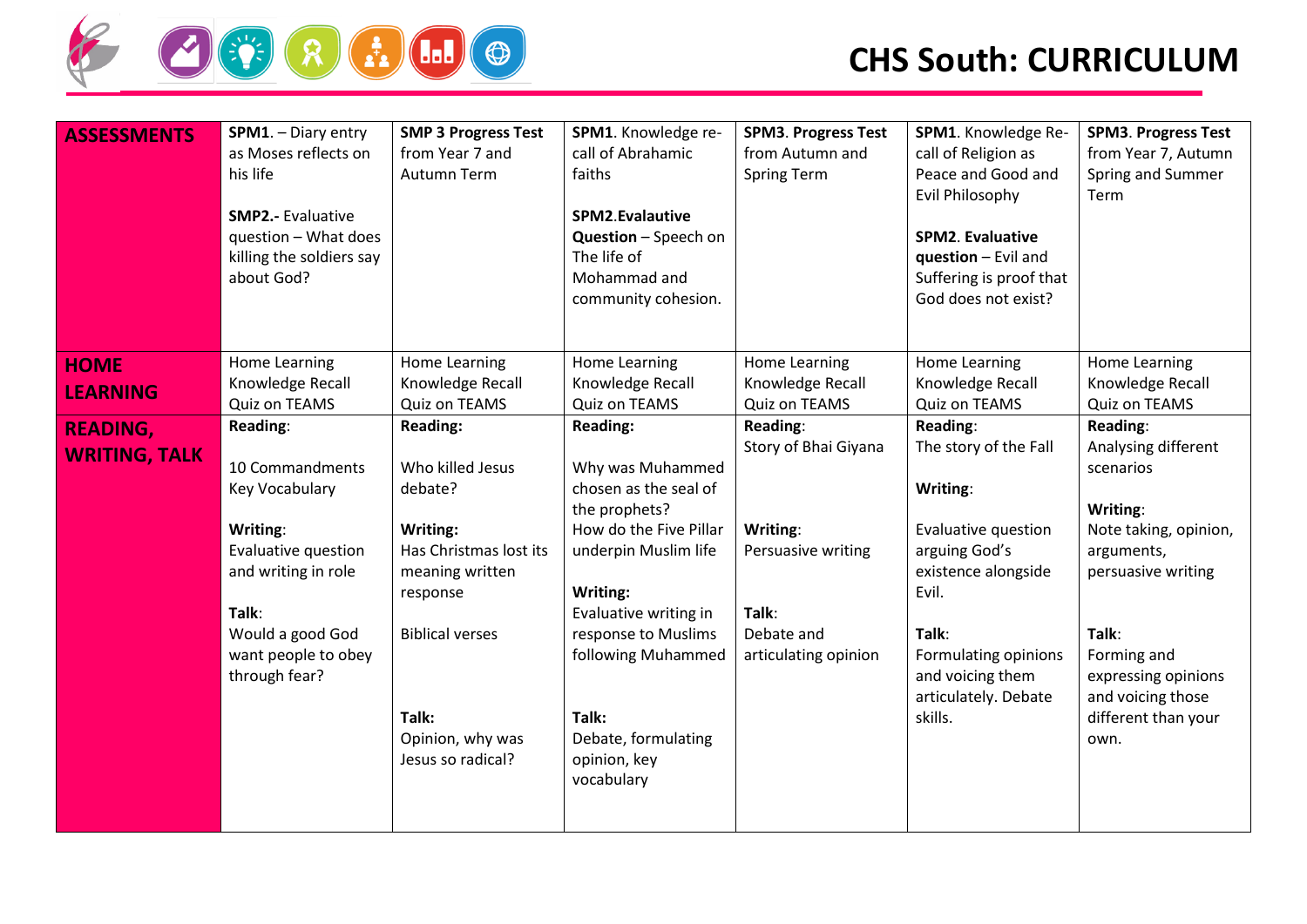

| <b>TIER 3 VOCAB</b>                     | Abrahamic<br>Judaism<br>Covenant<br>Exodus<br>Torah<br>Commandments<br>Plague<br>Synagogue<br>Orthodox                                                        | Incarnation,<br>Resurrection,<br>Crucifixion,<br>Christmas,<br>Atonement                                                                                                                    | Prophet, The Night of<br>Power, Infallible,<br>Quran, The Five<br>Pillars, Shahada                                                                                                          | Pacifism<br>Jihad<br>Conscientious<br>Objector<br>Conflict<br>Harmony                                                                                                                                                                                                                                | The Fall<br>Original Sin<br><b>Moral Evil</b><br><b>Natural Evil</b><br>Authority<br>Conscience                                                                                                                     | Radicalisation<br>Extremism<br>Mutilation<br>Political<br>Governance                                                                                                                                                            |
|-----------------------------------------|---------------------------------------------------------------------------------------------------------------------------------------------------------------|---------------------------------------------------------------------------------------------------------------------------------------------------------------------------------------------|---------------------------------------------------------------------------------------------------------------------------------------------------------------------------------------------|------------------------------------------------------------------------------------------------------------------------------------------------------------------------------------------------------------------------------------------------------------------------------------------------------|---------------------------------------------------------------------------------------------------------------------------------------------------------------------------------------------------------------------|---------------------------------------------------------------------------------------------------------------------------------------------------------------------------------------------------------------------------------|
| <b>PSPSMC,</b><br><b>BRITISH VALUES</b> | <b>Spiritual</b><br>Questioning God's<br>choice to send the<br>Plague<br><b>Moral</b><br>Questioning whether<br>humans need fear of<br>God to lead good lives | <b>Spiritual</b><br>How do beliefs affect<br>actions, considering<br>the afterlife, looking<br>at key religious<br>figures as activists,<br>how can that be<br>applied to modern<br>society | <b>Spiritual</b><br>How do beliefs affect<br>actions, considering<br>the afterlife, looking<br>at key religious<br>figures as activists,<br>how can that be<br>applied to modern<br>society | <b>Moral and social</b><br>consideration of<br>different forms of<br>conflict within<br>different cultures.<br><b>Individual Liberty</b><br>Exploration of the of<br>individual liberty for<br>those who do not<br>want to fight.<br>Spiritual<br>consideration of<br>religious criteria for<br>war. | <b>Personal</b> exploration<br>on the source of<br>conscience<br><b>Individual Liberty</b><br>Consideration of<br>individual<br>responsibility for<br>suffering in the world<br>and what can be done<br>to stop it. | Personal<br>Healthy relationships<br>Consent<br>Marriage<br><b>Individual Liberty</b><br>Understanding<br>extremism and<br>radicalisation<br><b>Moral</b><br>Understanding how<br>to form and maintain<br>heathy relationships. |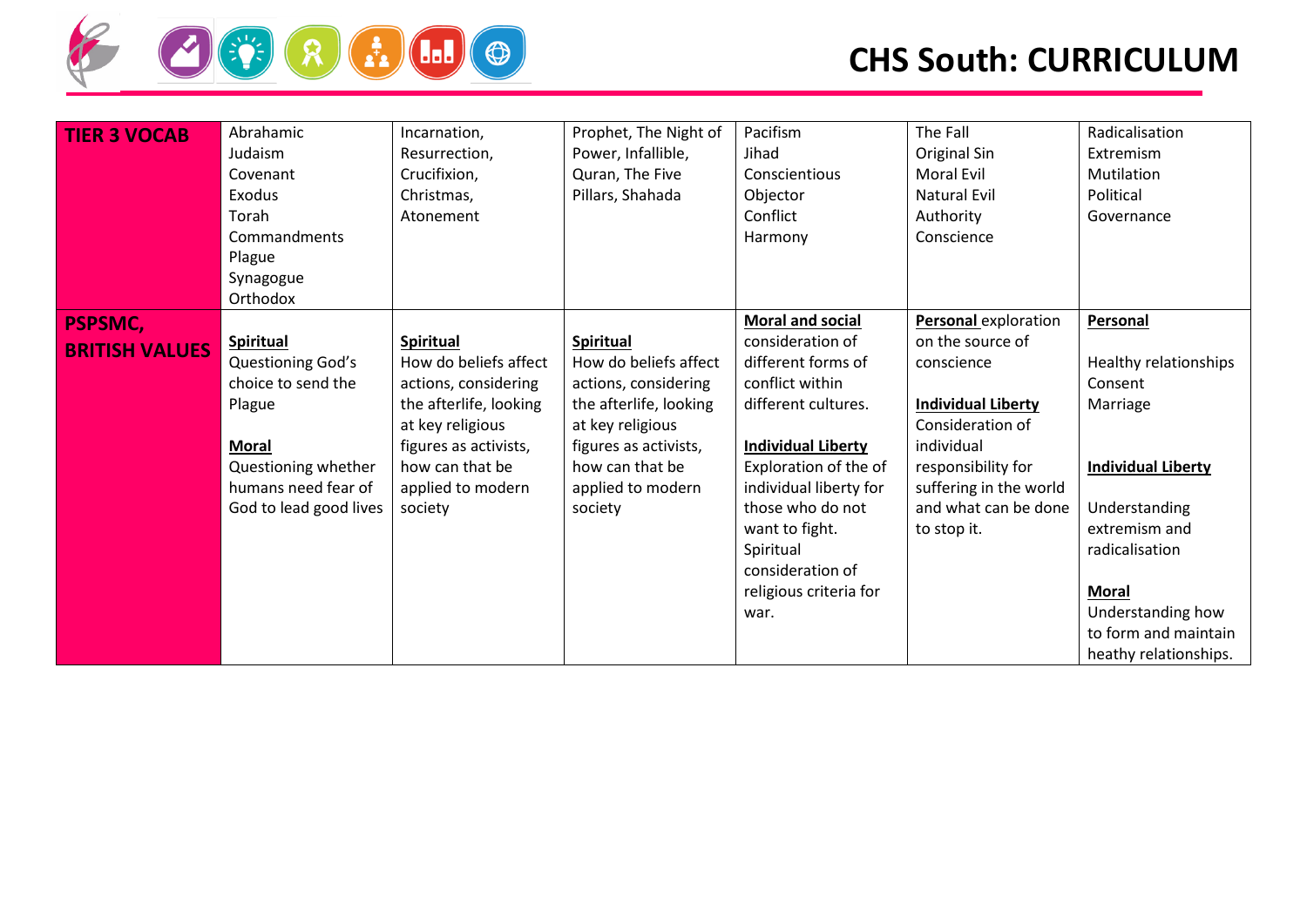

| <b>Year Group</b>                     |                                                                                                                                                                                                                                                                                                                                                                                                                                                                                                                                                                            | Year 9 Religious Studies Pathway                                                                                                                   |                                                                                                                                            |                                                                                                                             |                                                                                                                                     |                                                                                                                                                                                   |  |  |  |  |
|---------------------------------------|----------------------------------------------------------------------------------------------------------------------------------------------------------------------------------------------------------------------------------------------------------------------------------------------------------------------------------------------------------------------------------------------------------------------------------------------------------------------------------------------------------------------------------------------------------------------------|----------------------------------------------------------------------------------------------------------------------------------------------------|--------------------------------------------------------------------------------------------------------------------------------------------|-----------------------------------------------------------------------------------------------------------------------------|-------------------------------------------------------------------------------------------------------------------------------------|-----------------------------------------------------------------------------------------------------------------------------------------------------------------------------------|--|--|--|--|
| <b>Rationale/</b><br><b>Narrative</b> |                                                                                                                                                                                                                                                                                                                                                                                                                                                                                                                                                                            | 9 Pathway year it is our intent to explore the world through understanding its people and cultures.                                                |                                                                                                                                            |                                                                                                                             | The world is a book, and those who do not travel read only a page." St Augustine. Through the Ethics, Philosophy, and Religion Year |                                                                                                                                                                                   |  |  |  |  |
|                                       | Our purposefully built, broad and balanced curriculum will deepen knowledge of the major world religions and Humanism in order to<br>help students develop not just tolerance, but a celebration of diversity and wonder for the world. Students will understand how<br>religion and the history of religion has shaped our societies and the modern global issues within them.                                                                                                                                                                                            |                                                                                                                                                    |                                                                                                                                            |                                                                                                                             |                                                                                                                                     |                                                                                                                                                                                   |  |  |  |  |
|                                       | Building on this knowledge, students will be challenged to grow beyond opinions and form justified conclusions, evaluating and<br>analysing a variety of viewpoints and evidence.                                                                                                                                                                                                                                                                                                                                                                                          |                                                                                                                                                    |                                                                                                                                            |                                                                                                                             |                                                                                                                                     |                                                                                                                                                                                   |  |  |  |  |
|                                       | In this rigorously academic subject students will be encouraged to think creatively about topics such religious beliefs and practices, as<br>well as global issues such as crime and punishment, peace and conflict, the environment, human relationships, what makes<br>something right or wrong, and philosophical questions such as the existence of God. Therefore, students will leave this course, not<br>just well qualified but able to reflect maturely on spirituality, society, culture, morality as well as think creatively and be happy in their<br>success. |                                                                                                                                                    |                                                                                                                                            |                                                                                                                             |                                                                                                                                     |                                                                                                                                                                                   |  |  |  |  |
|                                       | Autumn 1                                                                                                                                                                                                                                                                                                                                                                                                                                                                                                                                                                   | <b>Autumn 2</b>                                                                                                                                    | <b>Spring 1</b>                                                                                                                            | <b>Spring 2</b>                                                                                                             | <b>Summer 1</b>                                                                                                                     | <b>Summer 2</b>                                                                                                                                                                   |  |  |  |  |
| <b>KNOWLEDGE</b>                      | Foundational<br><b>Christian Beliefs</b><br>The origins and<br>diverse nature of<br>Christianity<br>The Nature of God<br>The Trinity                                                                                                                                                                                                                                                                                                                                                                                                                                       | <b>Foundational Muslim</b><br><b>Practices</b><br>The origins and<br>diverse nature of<br>Islam<br>The Five Pillars of<br>Sunni Islam.<br>Shahadah | <b>The Eastern Dharmic</b><br><b>Faiths</b><br>God<br>Afterlife<br>Key figures<br>Practices<br>Moral decision<br>making<br><b>Humanism</b> | <b>Religion and Life</b><br>Origins of the<br>universe, world, and<br>human life<br>The Environment<br><b>Animal Rights</b> | <b>Religion and Life</b><br>The Afterlife<br>Abortion<br>Euthanasia                                                                 | <b>The Existence of God</b><br>and Revelation<br>Philosophical reasons<br>against the existence<br>of God<br><b>Special and General</b><br><b>Revelation from God</b><br>Miracles |  |  |  |  |
|                                       | Creation                                                                                                                                                                                                                                                                                                                                                                                                                                                                                                                                                                   | Salah<br>Zakah                                                                                                                                     | A good life without                                                                                                                        |                                                                                                                             |                                                                                                                                     |                                                                                                                                                                                   |  |  |  |  |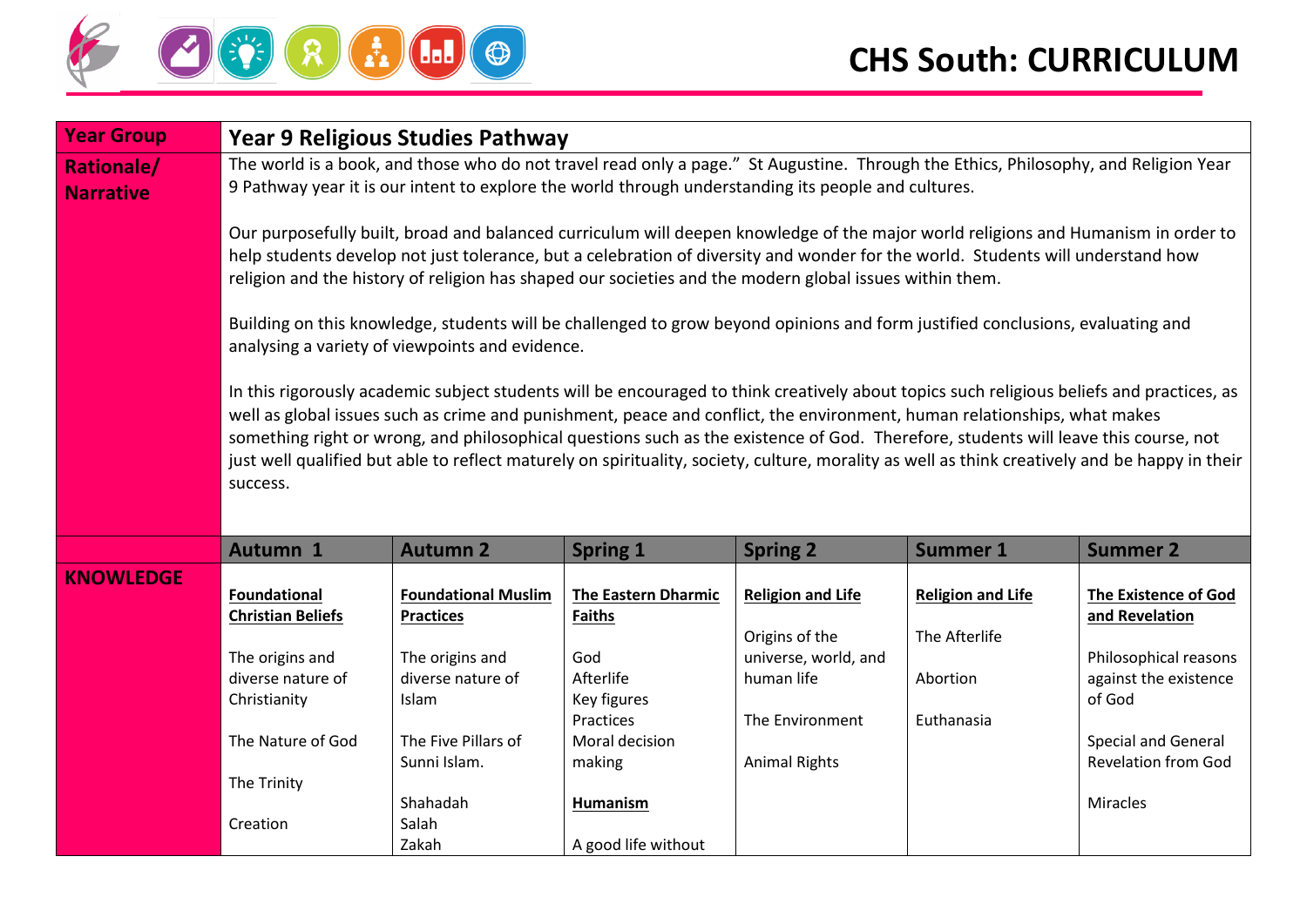

|                    |                             |                     | God?                        |                     |                             |                      |
|--------------------|-----------------------------|---------------------|-----------------------------|---------------------|-----------------------------|----------------------|
|                    | The Afterlife               | Sawm                |                             |                     |                             |                      |
|                    |                             | Hajj                | Truth                       |                     |                             |                      |
|                    | <b>Evil and Suffering</b>   |                     | Morality                    |                     |                             |                      |
|                    |                             |                     | Practices                   |                     |                             |                      |
|                    |                             |                     |                             |                     |                             |                      |
| <b>SKILLS</b>      |                             |                     |                             |                     |                             |                      |
|                    | Identification and          | Identification and  | Identification and          | Identification and  | Identification and          | Identification and   |
|                    | recall                      | recall              | recall                      | recall              | recall                      | recall               |
|                    | Summarising and             | Summarising and     | Summarising and             | Summarising and     | Summarising and             | Summarising and      |
|                    | description                 | description         | description                 | description         | description                 | description          |
|                    | Explanation                 | Explanation         | Explanation                 | Explanation         | Explanation                 | Explanation          |
|                    | Evidencing                  | Evidencing          | Evidencing                  | Evidencing          | Evidencing                  | Evidencing           |
|                    | Analysis                    | Analysis            | Analysis                    | Analysis            | Analysis                    | Analysis             |
|                    | Evaluation                  | Evaluation          | Evaluation                  | Evaluation          | Evaluation                  | Evaluation           |
|                    |                             |                     |                             |                     |                             |                      |
| <b>ASSESSMENTS</b> | SPM1                        | SPM3                | SPM1                        | SPM3                | SPM1                        | SPM3                 |
|                    | Evaluative question-        | Progress Test on    | Evaluative question-        | Progress Test on    | Evaluative question-        | Progress Test on     |
|                    | Belief in the Trinity is    | content from Autumn | There is little             | content from Autumn | The best explanation        | content from Autumn  |
|                    | a necessary Christian       | $1$ and $2$         | difference between          | 1 and 2 and Spring  | for the world is God        | $1$ and $2$          |
|                    | belief                      |                     | the Eastern Dharmic         |                     | SPM <sub>2</sub>            |                      |
|                    | SPM <sub>2</sub>            |                     | Faiths                      |                     | <b>Evaluative Question-</b> |                      |
|                    |                             |                     |                             |                     |                             |                      |
|                    | <b>Evaluative Question-</b> |                     | SPM2                        |                     | A person's most             |                      |
|                    | God is responsible for      |                     | <b>Evaluative Question-</b> |                     | important duty is the       |                      |
|                    | evil and suffering in       |                     | 'The Only logical           |                     | protection of human         |                      |
|                    | the world                   |                     | reason for the              |                     | life                        |                      |
|                    |                             |                     | universe is God' and        |                     |                             |                      |
|                    |                             |                     | 'Haji' is essential for     |                     |                             |                      |
|                    |                             |                     | every Muslim'               |                     |                             |                      |
| <b>HOME</b>        | <b>Home Learning</b>        | Home Learning       | Home Learning               | Home Learning       | <b>Home Learning</b>        | <b>Home Learning</b> |
| <b>LEARNING</b>    | Knowledge Recall            | Knowledge Recall    | Knowledge Recall            | Knowledge Recall    | Knowledge Recall            | Knowledge Recall     |
|                    | Quiz on                     | Quiz on             | Quiz on                     | Quiz on             | Quiz on                     | Quiz on              |
|                    | TEAMS/SENECA x2             | TEAMS/SENECA x2     | TEAMS/SENECA x2             | TEAMS/SENECA x2     | TEAMS/SENECA x2             | TEAMS/SENECA x2      |
|                    | 1 Peer marked exam          | 1 Peer marked exam  | 1 Peer marked exam          | 1 Peer marked exam  | 1 Peer marked exam          | 1 Peer marked exam   |
|                    | question                    | question            | question                    | question            | question                    | question             |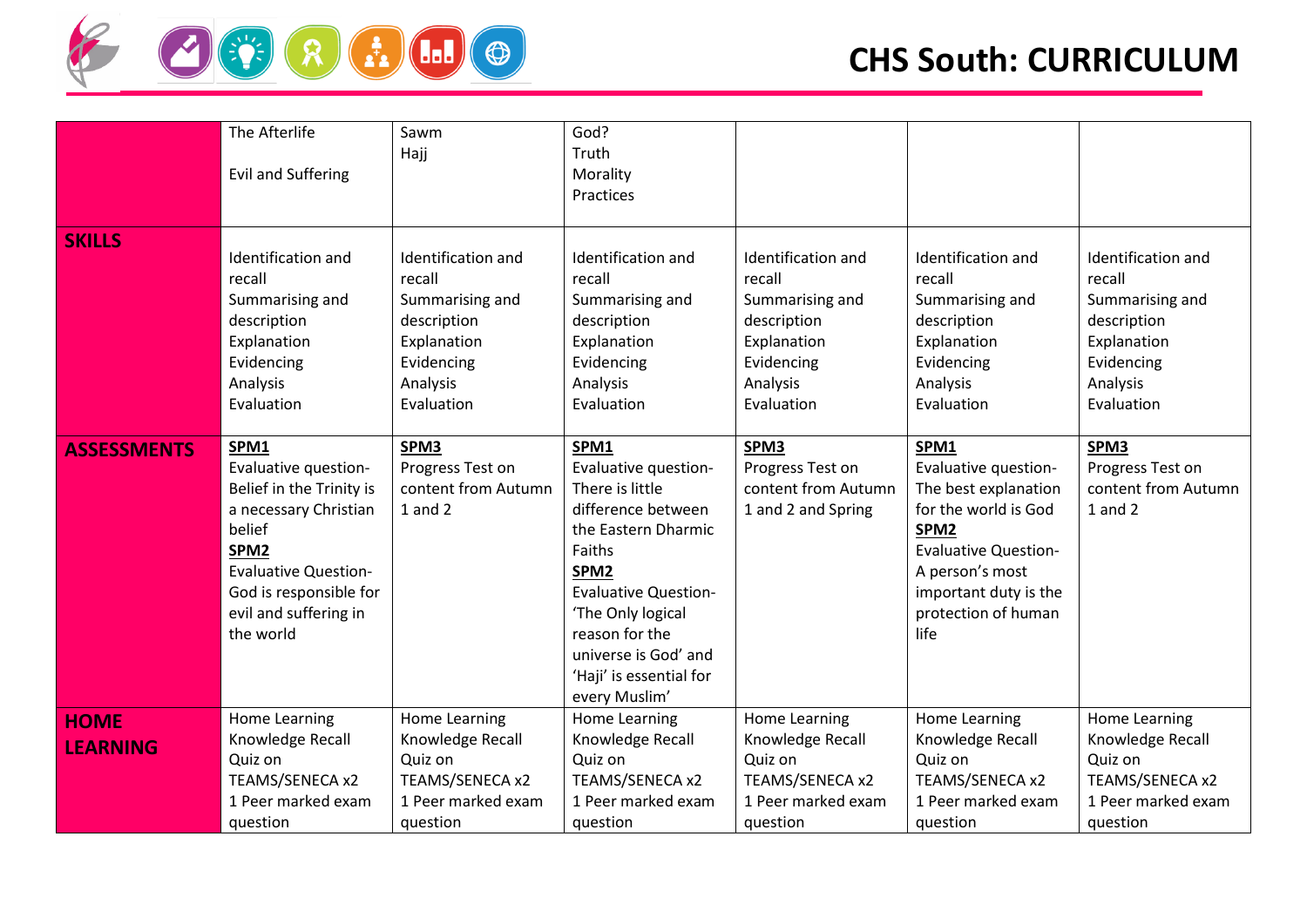

## **CHS South: CURRICULUM**

| <b>READING,</b>      | Reading:                  | <b>Reading:</b>        | Reading:                | <b>Reading: Factory</b> | <b>Reading:</b>       | <b>Reading: The miracle</b> |
|----------------------|---------------------------|------------------------|-------------------------|-------------------------|-----------------------|-----------------------------|
| <b>WRITING, TALK</b> |                           |                        |                         | farming the impact of   |                       | and pilgrimage of La        |
|                      | Is Hell necessary with    | Malcolm X's account    | Humanist                | politics on animal      | Articles addressing   | Virgen de Guadalupe         |
|                      | the Gospel?               | of Hajj                | publications on         | rights                  | the issue of abortion |                             |
|                      |                           |                        | morality and            |                         |                       | Writing:                    |
|                      | Writing:                  | Writing:               | celebrations            | Writing:                | Writing:              |                             |
|                      |                           |                        |                         |                         |                       | Extended writing,           |
|                      | Extended writing,         | Extended writing,      | Writing:                | Extended writing,       | Extended writing,     | analysing and               |
|                      | analysing and             | analysing and          |                         | analysing and           | analysing and         | evaluating multiple         |
|                      | evaluating multiple       | evaluating multiple    | Extended writing,       | evaluating multiple     | evaluating multiple   | viewpoints and              |
|                      | viewpoints and            | viewpoints and         | analysing and           | viewpoints and          | viewpoints and        | reaching justified          |
|                      | reaching justified        | reaching justified     | evaluating multiple     | reaching justified      | reaching justified    | conclusions                 |
|                      | conclusions               | conclusions            | viewpoints and          | conclusions             | conclusions           |                             |
|                      |                           |                        | reaching justified      |                         |                       | Talk:                       |
|                      | Talk:                     | Talk:                  | conclusions             | Talk:                   | Talk:                 |                             |
|                      |                           |                        |                         |                         |                       | Whether evidence for        |
|                      | The problem of evil       | How the Five Pillars   | Talk:                   | Discussing the global   | Discussing the global | and against the             |
|                      | and suffering             | evidence a religion of |                         | issues addressed in     | issues addressed in   | existence of God is         |
|                      |                           | peace                  | How necessary is God    | the Religion and Life   | the Religion and Life | convincing                  |
|                      |                           |                        | in a modern world?      | unit                    | unit                  |                             |
| <b>TIER 3 VOCAB</b>  | Monotheist                | Shahadah               | Pantheism               | Causation               | Paranormal            | Special and general         |
|                      | Trinity                   | Salah                  | Reincarnation           | Cosmology               | Near Death            | revelation                  |
|                      | Omnipotent                | Zakah                  | Rebirth                 | Evolution               | Experience            | Miracle                     |
|                      | Omniscient                | Sawm                   | Guru                    | <b>Big Bang</b>         | Pro choice            |                             |
|                      | Omnibenevolent            | Hajj                   | Karma                   | Vivisection             | Pro life              |                             |
|                      | <b>Inconsistent Triad</b> |                        |                         | Global warming          | Sanctity of life      |                             |
|                      | Purgatory                 |                        | Utilitarianism          | Stewardship             | Quality of life       |                             |
|                      | Limbo                     |                        | <b>Situation Ethics</b> | Khalifah                | Euthanasia (voluntary |                             |
|                      |                           |                        | Deontology              |                         | and non)              |                             |
|                      |                           |                        |                         |                         | Assisted suicide      |                             |
|                      |                           |                        |                         |                         | Viability             |                             |
|                      |                           |                        |                         |                         |                       |                             |
|                      |                           |                        |                         |                         |                       |                             |
|                      |                           |                        |                         |                         |                       |                             |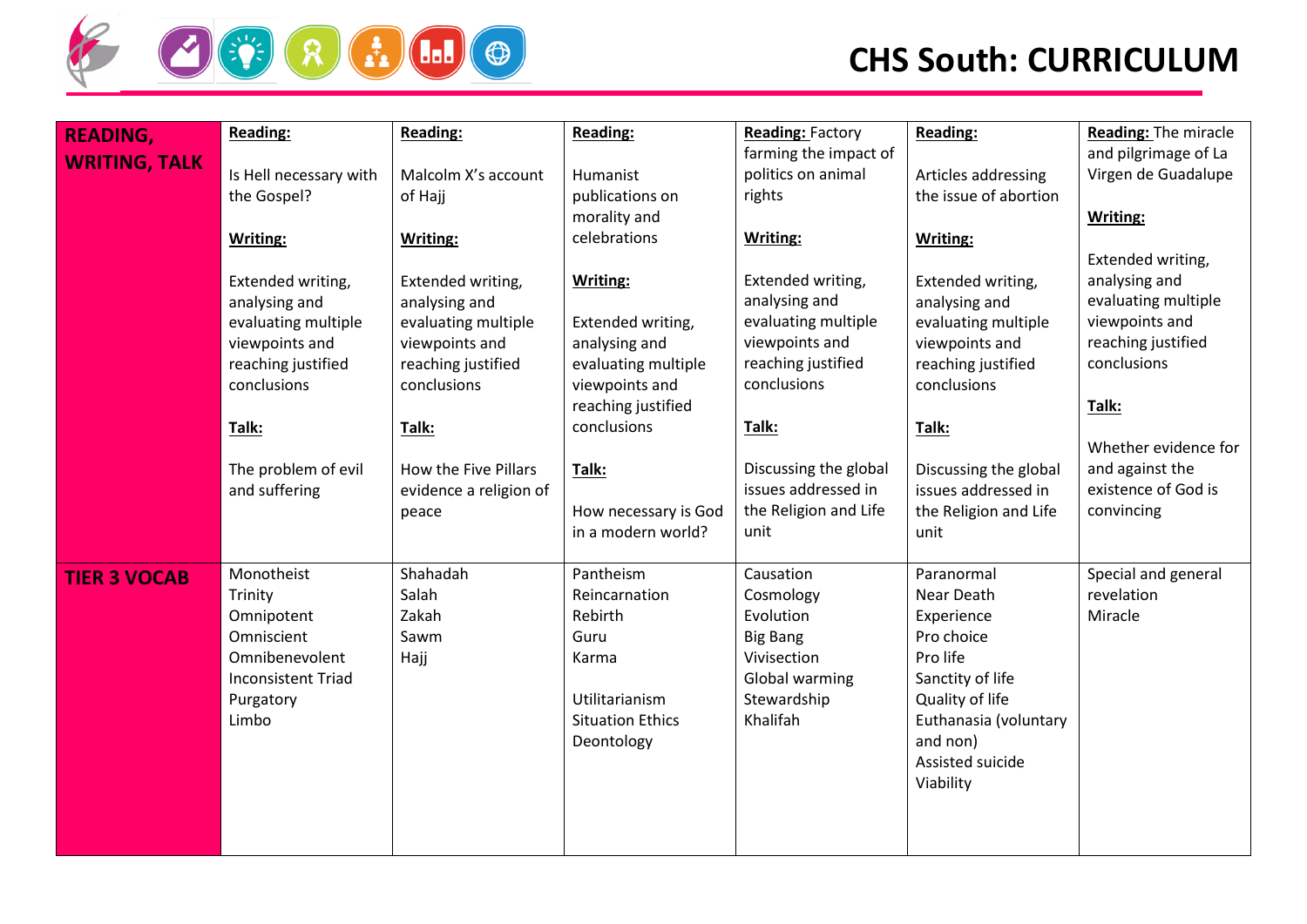

# **CHS South: CURRICULUM**

|                       | <b>Individual Liberty:</b> | Moral:                 | Social:                | Law:                 | Law:                   | Spiritual:            |
|-----------------------|----------------------------|------------------------|------------------------|----------------------|------------------------|-----------------------|
|                       |                            |                        |                        |                      |                        |                       |
| <b>PSPSMC,</b>        | Learning of other          | Charity and            | The celebration of     | <b>Animal Rights</b> | Abortion and           | The existence of God  |
|                       | belief systems does        | responsibility towards | others and diversity   |                      | euthanasia             |                       |
| <b>BRITISH VALUES</b> | not diminish one's         | others                 |                        | Tolerance:           |                        | Personal:             |
|                       | own                        |                        | Moral:                 |                      | <b>Tolerance:</b>      |                       |
|                       |                            | Cultural:              |                        | Those with different | Those with different   | Developing one's own  |
|                       | Tolerance:                 |                        | Ways of making moral   | views to us          | views to us            | justified conclusions |
|                       |                            | Cultures within the    | decisions              |                      |                        |                       |
|                       | For other views            | UK                     |                        |                      | Spiritual:             |                       |
|                       | including lesser           |                        | Tolerance:             |                      |                        |                       |
|                       | recognised belief          | Social:                |                        |                      | Reasons for life after |                       |
|                       | systems of                 |                        | For those without      |                      | death which are not    |                       |
|                       | Christianity               | The ummah (Muslim      | faith as well as those |                      | religious              |                       |
|                       |                            | community)             | with                   |                      |                        |                       |
|                       | Spiritual:                 |                        |                        |                      |                        |                       |
|                       |                            |                        |                        |                      |                        |                       |
|                       | The nature of God          |                        |                        |                      |                        |                       |
|                       | and the afterlife          |                        |                        |                      |                        |                       |
|                       |                            |                        |                        |                      |                        |                       |
|                       | Moral:                     |                        |                        |                      |                        |                       |
|                       | The existence of evil      |                        |                        |                      |                        |                       |
|                       | and suffering in the       |                        |                        |                      |                        |                       |
|                       |                            |                        |                        |                      |                        |                       |
|                       | world                      |                        |                        |                      |                        |                       |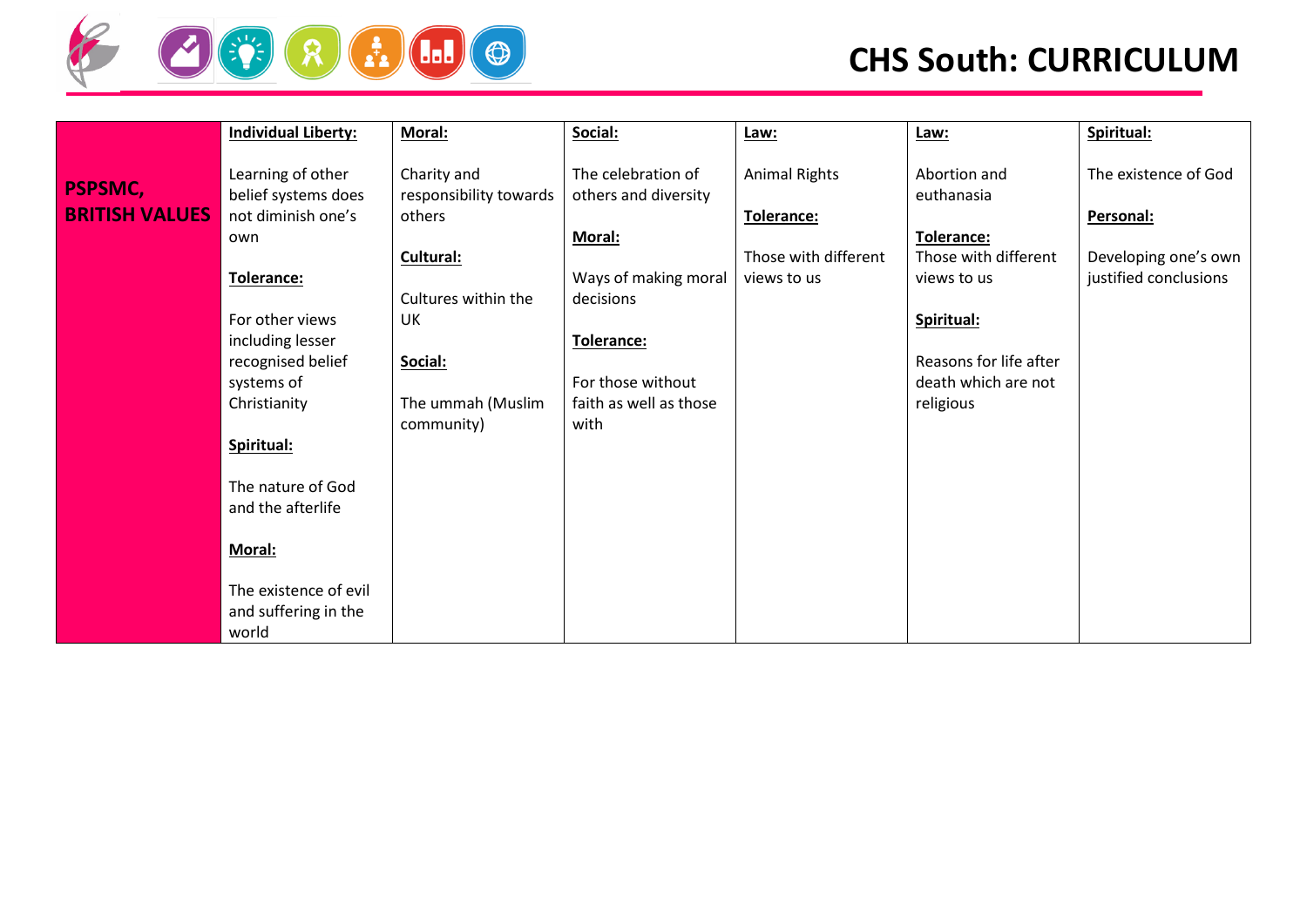

| <b>Year Group</b>                     | <b>10 GCSE Religious Studies</b>                                                                                                                                                                                                                                                                                                                                                                                                                               |                                                                                                                                                                                  |                                                                                                                                          |                                                                                                                                                                        |                                                                                                                                                       |                                                                                                                       |  |  |
|---------------------------------------|----------------------------------------------------------------------------------------------------------------------------------------------------------------------------------------------------------------------------------------------------------------------------------------------------------------------------------------------------------------------------------------------------------------------------------------------------------------|----------------------------------------------------------------------------------------------------------------------------------------------------------------------------------|------------------------------------------------------------------------------------------------------------------------------------------|------------------------------------------------------------------------------------------------------------------------------------------------------------------------|-------------------------------------------------------------------------------------------------------------------------------------------------------|-----------------------------------------------------------------------------------------------------------------------|--|--|
| <b>Rationale/</b><br><b>Narrative</b> | Having laid the foundation of skills and knowledge in Year 9, students are challenged and supported as they build on their previous learning.<br>Deeper theological and societal principles will help students to evaluate issues such as crime and punishment, relationships and families, and<br>peace and conflict. Through analysing sources of wisdom and scripture, students will develop the ability to reach justified conclusions on these<br>issues. |                                                                                                                                                                                  |                                                                                                                                          |                                                                                                                                                                        |                                                                                                                                                       |                                                                                                                       |  |  |
|                                       | <b>Autumn 1</b>                                                                                                                                                                                                                                                                                                                                                                                                                                                | <b>Autumn 2</b>                                                                                                                                                                  | <b>Spring 1</b>                                                                                                                          | <b>Spring 2</b>                                                                                                                                                        | <b>Summer 1</b>                                                                                                                                       | <b>Summer 2</b>                                                                                                       |  |  |
| <b>KNOWLEDGE</b>                      | Christian Beliefs-<br>The role of Jesus and<br><b>Salvation</b><br>Original Sin<br>Incarnation<br>The Life of Jesus<br>Atonement<br>Salvation                                                                                                                                                                                                                                                                                                                  | <b>Relationships and</b><br><b>Families</b><br>Marriage<br><b>Families</b><br>Contraception<br>Relationships<br>Sexuality<br>Divorce and<br>Remarriage<br><b>Gender Equality</b> | <b>Christian Practices</b><br>Worship<br>Sacraments<br>Festivals<br>Pilgrimage<br>Mission and<br>Evangelism<br>The Role of the<br>Church | <b>Crime and</b><br>Punishment<br>Nature and causes of<br>crime<br>Justice<br>Aims of punishment<br><b>Capital Punishment</b><br><b>Corporal Punishment</b><br>Protest | <b>Peace and Conflict</b><br>Conflict<br>Terrorism<br>War<br>Just War<br>Holy War<br>Pacifism<br><b>Weapons of Mass</b><br>Destruction<br>Peacemakers | <b>The Abrahamic Faiths</b><br>God<br>The Afterlife<br>Prophets<br>Jerusalem<br>Practices                             |  |  |
| <b>SKILLS</b>                         | Identification and<br>recall<br>Summarising and<br>description<br>Explanation<br>Evidencing<br>Analysis<br>Evaluation                                                                                                                                                                                                                                                                                                                                          | Identification and<br>recall<br>Summarising and<br>description<br>Explanation<br>Evidencing<br>Analysis<br>Evaluation                                                            | Identification and<br>recall<br>Summarising and<br>description<br>Explanation<br>Evidencing<br>Analysis<br>Evaluation                    | Identification and<br>recall<br>Summarising and<br>description<br>Explanation<br>Evidencing<br>Analysis<br>Evaluation                                                  | Identification and<br>recall<br>Summarising and<br>description<br>Explanation<br>Evidencing<br>Analysis<br>Evaluation                                 | Identification and<br>recall<br>Summarising and<br>description<br>Explanation<br>Evidencing<br>Analysis<br>Evaluation |  |  |
| <b>ASSESSMENTS</b>                    | SPM1<br>Evaluative question-<br>The Incarnation is<br>the most important<br>event in Christianity<br>SPM <sub>2</sub>                                                                                                                                                                                                                                                                                                                                          | SPM3<br>Progress Test on<br>content from Year 9<br>onwards                                                                                                                       | SPM1<br>Evaluative question-<br>Baptism is the most<br>important of all the<br>sacraments<br>SPM <sub>2</sub>                            | SPM3<br>Progress Test on<br>content from Year 9<br>onwards                                                                                                             | SPM1<br>Evaluative question-<br>Religion is the cause<br>of war<br>SPM2                                                                               | SPM3<br>Progress Test on<br>content from Year 9<br>onwards                                                            |  |  |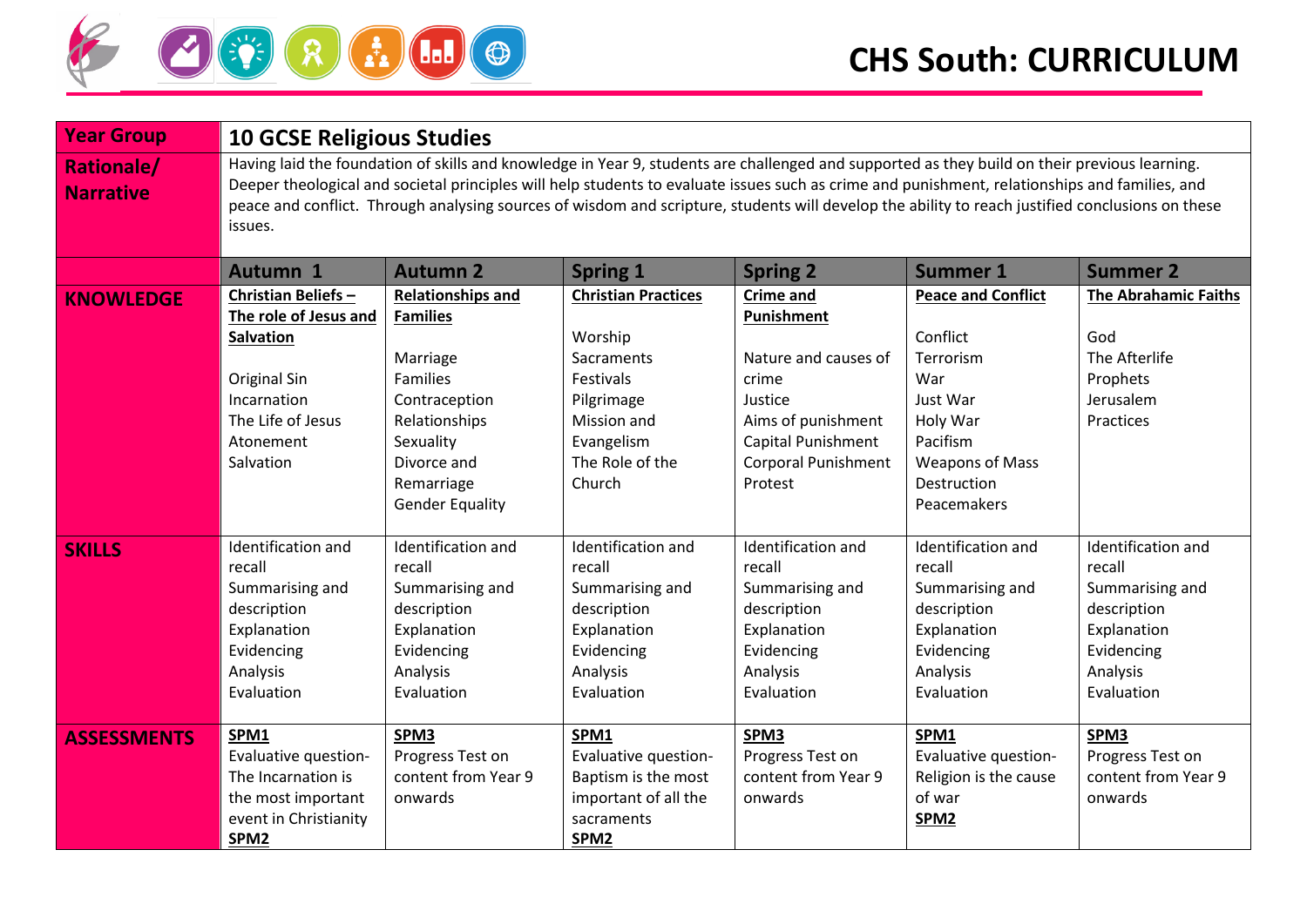

|                      | <b>Evaluative Question-</b> |                        | <b>Evaluative Question-</b> |                            | <b>Evaluative Question-</b> |                       |
|----------------------|-----------------------------|------------------------|-----------------------------|----------------------------|-----------------------------|-----------------------|
|                      | Without the                 |                        | The most important          |                            | There can be no such        |                       |
|                      | resurrection, faith in      |                        | duty of a Christian is      |                            | thing as a just war         |                       |
|                      | God is meaningless          |                        | to help those in need       |                            |                             |                       |
| <b>HOME</b>          | Home Learning               | Home Learning          | Home Learning               | <b>Home Learning</b>       | <b>Home Learning</b>        | Home Learning         |
| <b>LEARNING</b>      | Knowledge Recall            | Knowledge Recall Quiz  | Knowledge Recall            | Knowledge Recall           | Knowledge Recall            | Knowledge Recall      |
|                      | Quiz on                     | on TEAMS/SENECA x2     | Quiz on                     | Quiz on                    | Quiz on                     | Quiz on               |
|                      | TEAMS/SENECA x2             | 1 Peer marked exam     | TEAMS/SENECA x2             | TEAMS/SENECA x2            | TEAMS/SENECA x2             | TEAMS/SENECA x2       |
|                      | 1 Peer marked exam          | question               | 1 Peer marked exam          | 1 Peer marked exam         | 1 Peer marked exam          | 1 Peer marked exam    |
|                      | question                    |                        | question                    | question                   | question                    | question              |
| <b>READING,</b>      | <b>Reading:</b>             | <b>Reading:</b>        | <b>Reading:</b>             | <b>Reading:</b>            | <b>Reading:</b>             | <b>Reading:</b>       |
|                      |                             |                        |                             |                            |                             |                       |
| <b>WRITING, TALK</b> | The life of Jesus           | Has the word           | Accounts of                 | Articles surrounding       | Is religion the cause       | The importance of     |
|                      |                             | homosexual always      | pilgrimages and the         | how a criminal should      | of war and do atheists      | Jerusalem             |
|                      | Writing:                    | been in the Bible      | work of Christian Aid       | be treated                 | have something to           |                       |
|                      |                             |                        |                             |                            | answer for?                 | <b>Writing:</b>       |
|                      | Extended writing,           | <b>Writing:</b>        | Writing:                    | <b>Writing:</b>            |                             |                       |
|                      | analysing and               |                        |                             |                            | <b>Writing:</b>             | Extended writing,     |
|                      | evaluating multiple         | Extended writing,      | Extended writing,           | Extended writing,          |                             | analysing and         |
|                      | viewpoints and              | analysing and          | analysing and               | analysing and              | Extended writing,           | evaluating multiple   |
|                      | reaching justified          | evaluating multiple    | evaluating multiple         | evaluating multiple        | analysing and               | viewpoints and        |
|                      | conclusions                 | viewpoints and         | viewpoints and              | viewpoints and             | evaluating multiple         | reaching justified    |
|                      |                             | reaching justified     | reaching justified          | reaching justified         | viewpoints and              | conclusions           |
|                      | Talk:                       | conclusions            | conclusions                 | conclusions                | reaching justified          |                       |
|                      |                             |                        |                             |                            | conclusions                 | Talk:                 |
|                      | What should permit          | Talk:                  | Talk:                       | Talk:                      |                             |                       |
|                      | a person to get to          |                        |                             |                            | Talk:                       | Just how similar are  |
|                      | Heaven?                     | The logical conclusion | What are the                | What should the            |                             | the Abrahamic Faiths? |
|                      |                             | for gender equality    | priorities for how a        | purpose of                 | Is it right to go to        |                       |
|                      |                             |                        | Christian should live       | punishment be?             | war?                        |                       |
|                      |                             |                        | their lives?                |                            |                             |                       |
| <b>TIER 3 VOCAB</b>  | Sin                         | Contraception          | Mission                     | Justice                    | Peace                       | Abrahamic             |
|                      | Original Sin                | Promiscuity            | Evangelism                  | <b>Corporal Punishment</b> | War                         | Abrahamic             |
|                      | Incarnation                 | <b>Gender Equality</b> | Sacrament                   | Capital Punishment         | <b>Weapons of Mass</b>      | Monotheism            |
|                      | Atonement                   | Feminism               | Eucharist                   | Protest                    | Destruction                 | Prophet               |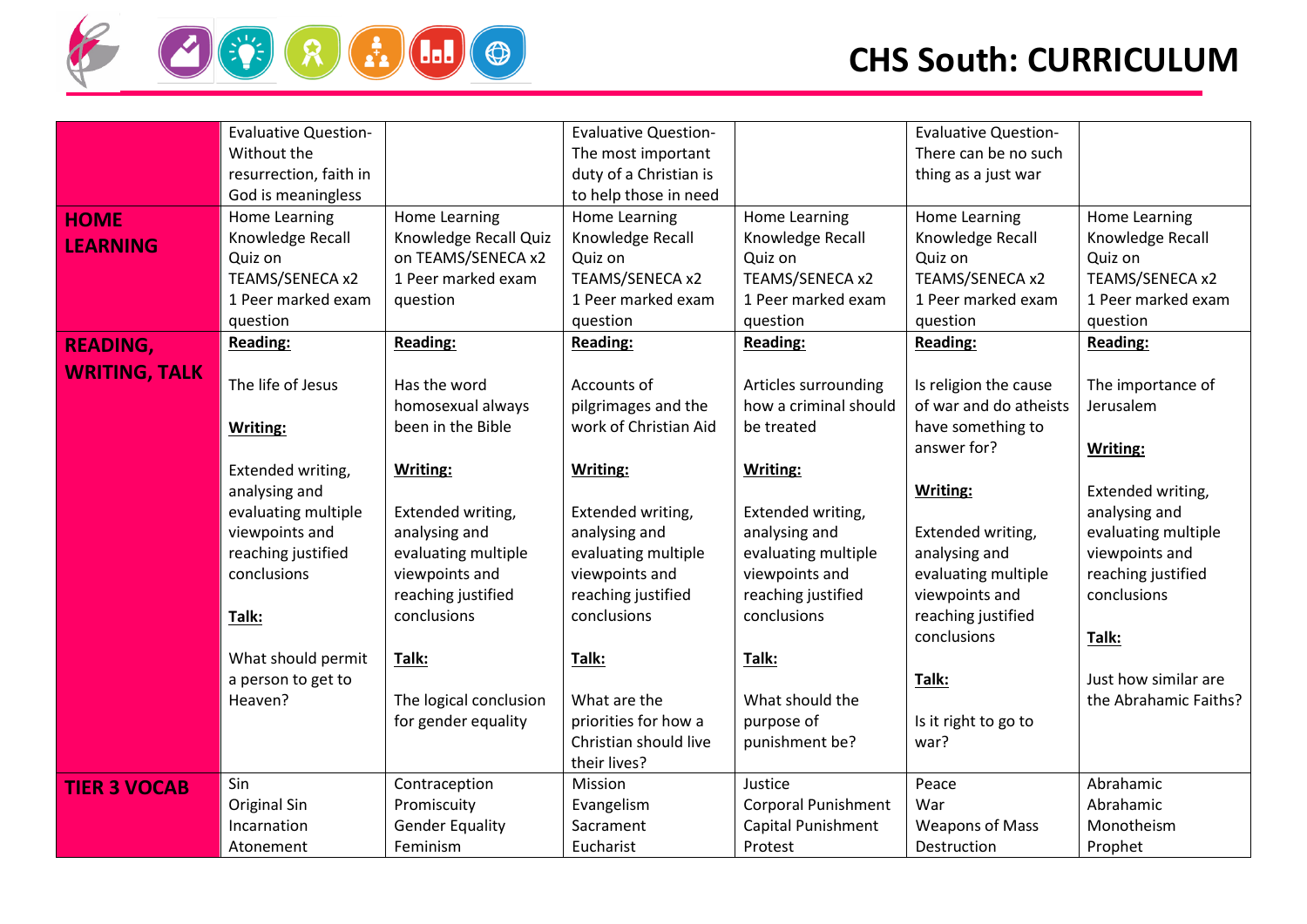

|                       | Salvation<br>Crucifixion<br>Resurrection<br>Ascension                                                                          | Homosexuality<br><b>Divorce</b><br>Annulment<br>Nuclear family<br>Reconstituted family<br>Extended family                                                                        | Baptism<br>Pilgrimage<br>Persecution<br>Pastor<br>Disciple                                                                                                                        | <b>Social Contract</b><br>Theory<br>Torture<br>Amputation                                                                                                                                                         | Just War<br>Crusades<br>Pacifism<br>Terrorism                                                                                                                                                                             | Rites of Passage                                                                                                                                                                     |
|-----------------------|--------------------------------------------------------------------------------------------------------------------------------|----------------------------------------------------------------------------------------------------------------------------------------------------------------------------------|-----------------------------------------------------------------------------------------------------------------------------------------------------------------------------------|-------------------------------------------------------------------------------------------------------------------------------------------------------------------------------------------------------------------|---------------------------------------------------------------------------------------------------------------------------------------------------------------------------------------------------------------------------|--------------------------------------------------------------------------------------------------------------------------------------------------------------------------------------|
| <b>PSPSMC,</b>        | Spiritual:                                                                                                                     | Moral:                                                                                                                                                                           | Cultural:                                                                                                                                                                         | Law:                                                                                                                                                                                                              | Moral:                                                                                                                                                                                                                    | Spiritual:                                                                                                                                                                           |
| <b>BRITISH VALUES</b> | The nature of God<br>and the afterlife<br><b>Moral:</b><br>What a person<br>should do in order to<br>gain a place in<br>Heaven | The rights and wrongs<br>of contraception<br><b>Cultural:</b><br>How different cultures<br>view the family<br>Social:<br>Discrimination,<br>prejudice and equality<br>in society | The impact of<br>Christianity on our<br>calendar<br>Personal:<br>Considering ways in<br>which journeys can<br>help us<br>Tolerance:<br>Understanding why<br>those preach religion | Understanding the<br>law in the UK today<br>Democracy:<br>How democracy links<br>into the aims of<br>punishment and<br><b>Human Rights</b><br><b>Moral:</b><br>The rights and wrongs<br>of forms of<br>punishment | The rights and wrongs<br>of conflict<br>Democracy:<br>Engaging in our<br>political system<br>regarding its WMD<br>status<br>Spiritual:<br>The sanctity of human<br>life and the extent it<br>should / can be<br>protected | The nature of God<br>Social / Tolerance:<br>The similarities<br>between the three<br><b>Abrahamic Faiths</b><br>Cultural:<br>The importance of<br>Jerusalem in the<br>global setting |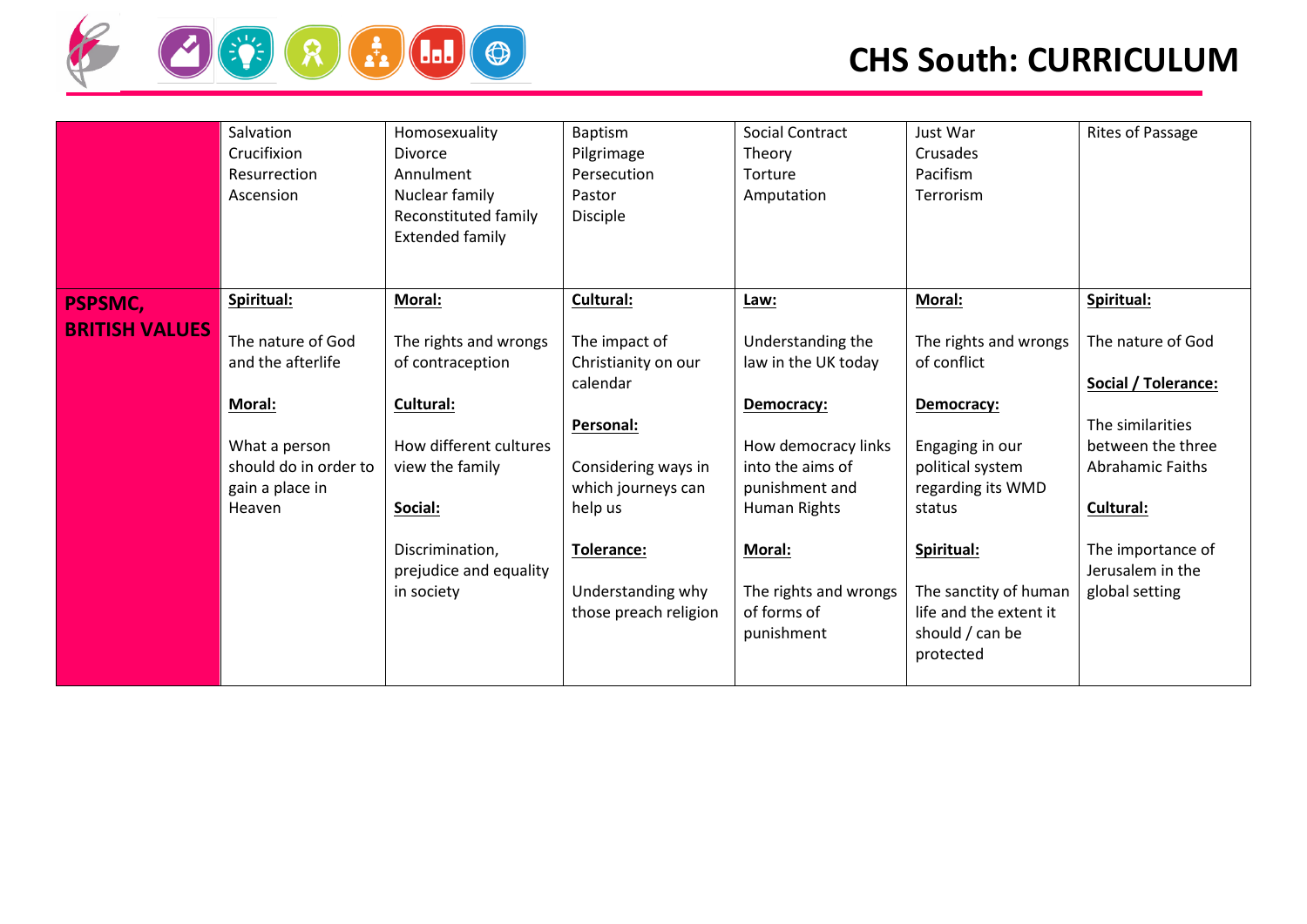

| <b>Year Group</b>                     | 11 GCSE                                                                                                                                                                                                                                                                                                                                                                                                                                                                                                                                                                                                                                                                                                                                                                                                                                                                                                  |                                                                                         |                    |                    |                    |                 |  |
|---------------------------------------|----------------------------------------------------------------------------------------------------------------------------------------------------------------------------------------------------------------------------------------------------------------------------------------------------------------------------------------------------------------------------------------------------------------------------------------------------------------------------------------------------------------------------------------------------------------------------------------------------------------------------------------------------------------------------------------------------------------------------------------------------------------------------------------------------------------------------------------------------------------------------------------------------------|-----------------------------------------------------------------------------------------|--------------------|--------------------|--------------------|-----------------|--|
| <b>Rationale/</b><br><b>Narrative</b> | In the run up to their GCSEs student will learn about one of the more challenging topics having gained the necessary skills to tackle it with<br>confidence. The last unit is Muslim beliefs in which Arabic terminology is learnt and must be recognised to effectively succeed in the exams. This<br>will be complemented by further learning on Muslim practices to contextualize these beliefs. From this point students will utilize the skills they<br>have gained throughout the course to revisit old content and analyse topics with poise and sophistication. Students will be able to call a huge<br>body of subject knowledge to memory, make clear links between units and transfer what they know to new material. Students will be equipped<br>with the appropriate procedural and conditional knowledge they require to be successful in their GCSE examination early in the Summer Term |                                                                                         |                    |                    |                    |                 |  |
|                                       | Autumn 1                                                                                                                                                                                                                                                                                                                                                                                                                                                                                                                                                                                                                                                                                                                                                                                                                                                                                                 | <b>Autumn 2</b>                                                                         | <b>Spring 1</b>    | <b>Spring 2</b>    | <b>Summer 1</b>    | <b>Summer 2</b> |  |
| <b>KNOWLEDGE</b>                      | <b>Muslim Beliefs</b>                                                                                                                                                                                                                                                                                                                                                                                                                                                                                                                                                                                                                                                                                                                                                                                                                                                                                    | <b>Muslim Practices</b>                                                                 | <b>Revision</b>    | <b>Revision</b>    | <b>GCSE Exams</b>  |                 |  |
|                                       | The nature of God and<br>Tawhid, Prophethood<br>Muhammed (pbuh),<br>Articles of faith<br>Judgement day<br>Life after death<br>Angels, predestination                                                                                                                                                                                                                                                                                                                                                                                                                                                                                                                                                                                                                                                                                                                                                     | The Ten Obligatory<br>Acts of Shi'a Muslims<br>Jihad<br>Festivals and<br>Commemorations |                    |                    |                    |                 |  |
| <b>SKILLS</b>                         | Identification and                                                                                                                                                                                                                                                                                                                                                                                                                                                                                                                                                                                                                                                                                                                                                                                                                                                                                       | Identification and                                                                      | Identification and | Identification and | Identification and |                 |  |
|                                       | recall                                                                                                                                                                                                                                                                                                                                                                                                                                                                                                                                                                                                                                                                                                                                                                                                                                                                                                   | recall                                                                                  | recall             | recall             | recall             |                 |  |
|                                       | Summarising and                                                                                                                                                                                                                                                                                                                                                                                                                                                                                                                                                                                                                                                                                                                                                                                                                                                                                          | Summarising and                                                                         | Summarising and    | Summarising and    | Summarising and    |                 |  |
|                                       | description                                                                                                                                                                                                                                                                                                                                                                                                                                                                                                                                                                                                                                                                                                                                                                                                                                                                                              | description                                                                             | description        | description        | description        |                 |  |
|                                       | Explanation                                                                                                                                                                                                                                                                                                                                                                                                                                                                                                                                                                                                                                                                                                                                                                                                                                                                                              | Explanation                                                                             | Explanation        | Explanation        | Explanation        |                 |  |
|                                       | Evidencing                                                                                                                                                                                                                                                                                                                                                                                                                                                                                                                                                                                                                                                                                                                                                                                                                                                                                               | Evidencing                                                                              | Evidencing         | Evidencing         | Evidencing         |                 |  |
|                                       | Analysis                                                                                                                                                                                                                                                                                                                                                                                                                                                                                                                                                                                                                                                                                                                                                                                                                                                                                                 | Analysis                                                                                | Analysis           | Analysis           | Analysis           |                 |  |
|                                       | Evaluation                                                                                                                                                                                                                                                                                                                                                                                                                                                                                                                                                                                                                                                                                                                                                                                                                                                                                               | Evaluation                                                                              | Evaluation         | Evaluation         | Evaluation         |                 |  |
| <b>ASSESSMENTS</b>                    | SPM1                                                                                                                                                                                                                                                                                                                                                                                                                                                                                                                                                                                                                                                                                                                                                                                                                                                                                                     | SPM <sub>3</sub>                                                                        |                    |                    |                    |                 |  |
|                                       | Evaluative question-<br>Tawhid is the most                                                                                                                                                                                                                                                                                                                                                                                                                                                                                                                                                                                                                                                                                                                                                                                                                                                               |                                                                                         |                    |                    |                    |                 |  |
|                                       |                                                                                                                                                                                                                                                                                                                                                                                                                                                                                                                                                                                                                                                                                                                                                                                                                                                                                                          |                                                                                         |                    |                    |                    |                 |  |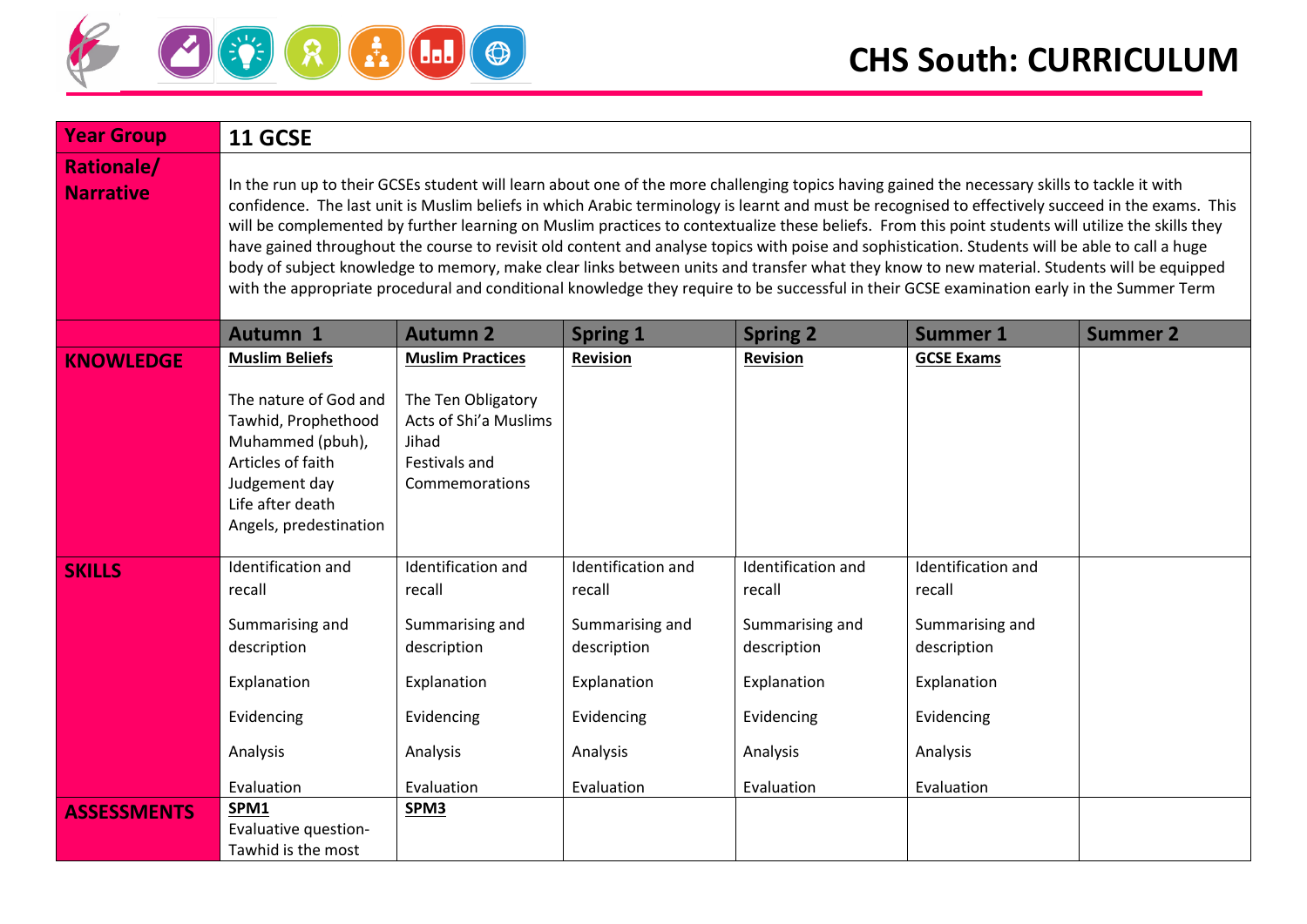

|                      | important belief for a      | Progress Test on                            |                         |                         |  |
|----------------------|-----------------------------|---------------------------------------------|-------------------------|-------------------------|--|
|                      |                             |                                             |                         |                         |  |
|                      | Muslim                      | content from Year 9                         |                         |                         |  |
|                      | SPM <sub>2</sub>            | onwards                                     |                         |                         |  |
|                      | <b>Evaluative Question-</b> |                                             |                         |                         |  |
|                      | The future is not set       |                                             |                         |                         |  |
|                      | Home Learning Knowledge     | Home Learning                               | Home Learning Knowledge | Home Learning Knowledge |  |
|                      | Recall Quiz on              |                                             | Recall Quiz on          | Recall Quiz on          |  |
| <b>HOME</b>          | TEAMS/SENECA x2             | Knowledge Recall Quiz on<br>TEAMS/SENECA x2 | TEAMS/SENECA x2         | TEAMS/SENECA x2         |  |
| <b>LEARNING</b>      |                             |                                             |                         |                         |  |
|                      |                             |                                             |                         |                         |  |
|                      | 1 Peer marked exam          | 1 Peer marked exam                          | 1 Peer marked exam      | 1 Peer marked exam      |  |
|                      | question                    | question                                    | question                | question                |  |
| <b>READING,</b>      | Reading:                    | Reading:                                    | Writing:                | Writing:                |  |
| <b>WRITING, TALK</b> |                             |                                             |                         |                         |  |
|                      | The life of Muhammad        | Crusader memory -                           | Extended writing,       | Extended writing,       |  |
|                      | and Yusuf                   | how the legacy of the                       | analysing and           | analysing and           |  |
|                      |                             | Crusades impacts the                        | evaluating multiple     | evaluating multiple     |  |
|                      |                             |                                             |                         |                         |  |
|                      | <b>Writing:</b>             | world today                                 | viewpoints and          | viewpoints and          |  |
|                      |                             |                                             | reaching justified      | reaching justified      |  |
|                      | Extended writing,           | <b>Writing:</b>                             | conclusions             | conclusions             |  |
|                      | analysing and               |                                             |                         |                         |  |
|                      |                             |                                             |                         |                         |  |
|                      | evaluating multiple         | Extended writing,                           |                         |                         |  |
|                      | viewpoints and              | analysing and                               |                         |                         |  |
|                      | reaching justified          | evaluating multiple                         |                         |                         |  |
|                      | conclusions                 | viewpoints and                              |                         |                         |  |
|                      |                             | reaching justified                          |                         |                         |  |
|                      |                             | conclusions                                 |                         |                         |  |
|                      | Talk:                       |                                             |                         |                         |  |
|                      |                             |                                             |                         |                         |  |
|                      | Whether free will can       | Talk:                                       |                         |                         |  |
|                      | truly exist within the      |                                             |                         |                         |  |
|                      | concepts of fate /          | The logical                                 |                         |                         |  |
|                      | predestination              | conclusion for                              |                         |                         |  |
|                      |                             |                                             |                         |                         |  |
|                      |                             | gender equality                             |                         |                         |  |
|                      |                             |                                             |                         |                         |  |
|                      |                             |                                             |                         |                         |  |
|                      |                             |                                             |                         |                         |  |
|                      |                             |                                             |                         |                         |  |
| <b>TIER 3 VOCAB</b>  |                             |                                             |                         |                         |  |